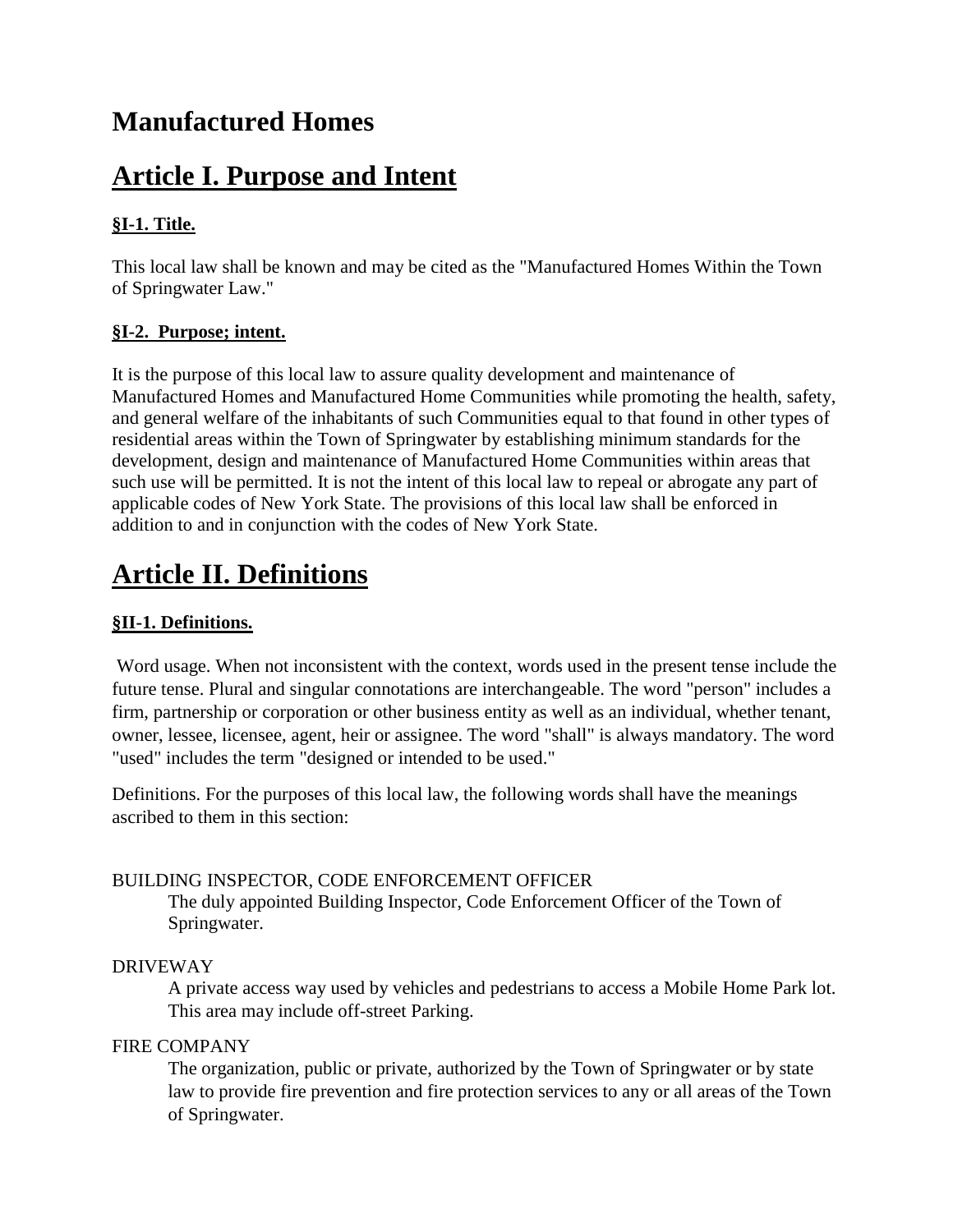#### IMPROVEMENT

Any building, structure, bridge, work of art, area, Parking facility, public facility, fence, gate, wall, landscaping, or other object constituting a physical addition to real property or any part of such addition.

#### LICENSE

A written permit or certification issued by the Town of Springwater permitting the construction, operation, alteration and extension of an existing or future Manufactured Home Park under the provisions of this chapter.

#### [MANUFACTURED](http://www.ecode360.com/11045069#11045069) HOME:

[\(1\)](http://www.ecode360.com/11045070#11045070) A transportable structure in one or more sections, which in traveling mode is eight body feet or more in width and 40 body feet or more in length, or, when erected on site, is 320 or more square feet and which is built on a permanent chassis and with or without a permanent foundation when connected to the required utilities which includes plumbing, heating and/or air-conditioning and electrical systems contained therein. [Reference: 42 U.S.C. § 5402(6).] built or constructed after January 15, 1974.

[\(2\)](http://www.ecode360.com/11045071#11045071) A Manufactured Home should not be confused with a travel trailer, motorized Home, fifth-wheel camper, pickup coach or camping trailer which is towed by a motor vehicle and can be operated independently of utility connections and is designed to be used principally as a temporary vacation dwelling.

#### [MANUFACTURED](http://www.ecode360.com/11045072#11045072) HOME COMMUNITY

One or more parcels of contiguous land under single ownership which has been planned and improved for the placement of 3 or more Manufactured Homes for non-transient use.

#### MANUFACTURED HOME COMMUNITY SITE PLAN

The plan required of an applicant for a license to establish, maintain and operate a Manufactured Home Park in the Town of Springwater pursuant to the standards for Manufactured Home Parks as enumerated in this local law. Said plan shall show in sufficient detail, as required by local reviewing authorities, all of the required information pertaining to the proposed layout of a premises for a Manufactured Home Park in compliance with this chapter.

#### MANUFACTURED HOME COMMUNITY STREET

A private way which affords the principal means of access to individual Park lots or auxiliary buildings.

#### [MANUFACTURED](http://www.ecode360.com/11045073#11045073) HOME DESIGN

A Manufactured Home should be designed and Manufactured as a type of unit which would require, after January 15, 1974, a seal as provided for in the New York State Sanitary Code or United States Department of Housing and Urban Development (HUD) for construction and installation of Manufactured Homes.

#### [MANUFACTURED](http://www.ecode360.com/11045074#11045074) HOME LOT

A plot or portion of a parcel of land, within a Manufactured Home Community, reserved for the placement of a Manufactured Home.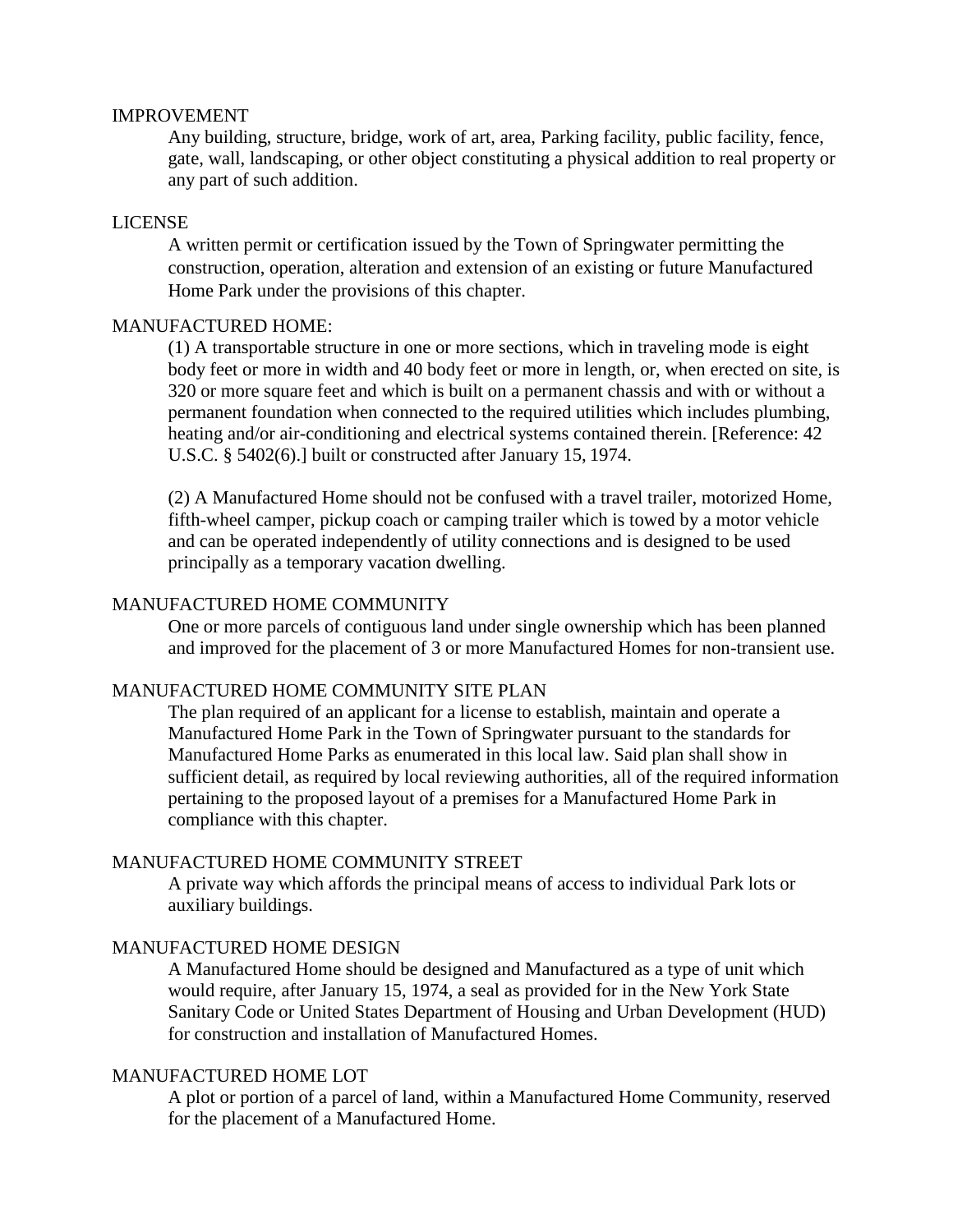#### MANUFACTURED HOME PARK

A site or location which pre-dates adoption of this Local Law and which houses more than one Manufactured Home which is or may be occupied by either the owner (or its family or employee) or a tenant, whether or not rent or other consideration is paid for such occupancy or for the pad or lot the Manufactured Home sits on.

#### [MANUFACTURED](http://www.ecode360.com/11045075#11045075) HOME STAND

That part of a Manufactured Home lot which has been reserved for the placement of a Manufactured Home and appurtenant structure or additions, including a driveway apron and patio. The Manufactured Home area is derived from the area of the lot which remains after all setbacks are met.

#### MOBILE HOME

A Manufactured single-family dwelling unit designed for year-around occupancy and mounted on its own carriage or chassis for movement by towing to a Mobile Home Park lot. Such unit would be built prior to January 15, 1974. This definition does not include vehicles considered travel trailers, motorized Homes, fifth-wheel campers, pickup coach's or camping trailer.

#### MOBILE HOME PARK

A site or location which pre-dates adoption of this Local Law and which houses more than one Mobile Home which is or may be occupied by either the owner (or its family or employee) or a tenant, whether or not rent or other consideration is paid for such occupancy or for the pad or lot the Mobile Home sits on.

#### PATIO

A surfaced outdoor living space designed and intended to supplement the interior Manufactured Home living area on a seasonal, warm-weather basis.

#### PUBLIC WAY

Any passageway (as an alley, road, highway, boulevard, turnpike) or part thereof (as a bridge) open as of right to the public and designed for travel by vehicle, on foot, or in a manner limited by statute

#### TOWN BOARD

The duly elected Town Board of the Town of Springwater.

#### TOWN CLERK

The duly elected Town Clerk of the Town Of Springwater.

#### TOWN ENGINEER

The duly appointed Town Engineer of the Town of Springwater.

#### TOWN PLANNING BOARD

The duly appointed Planning Board of the Town of Springwater.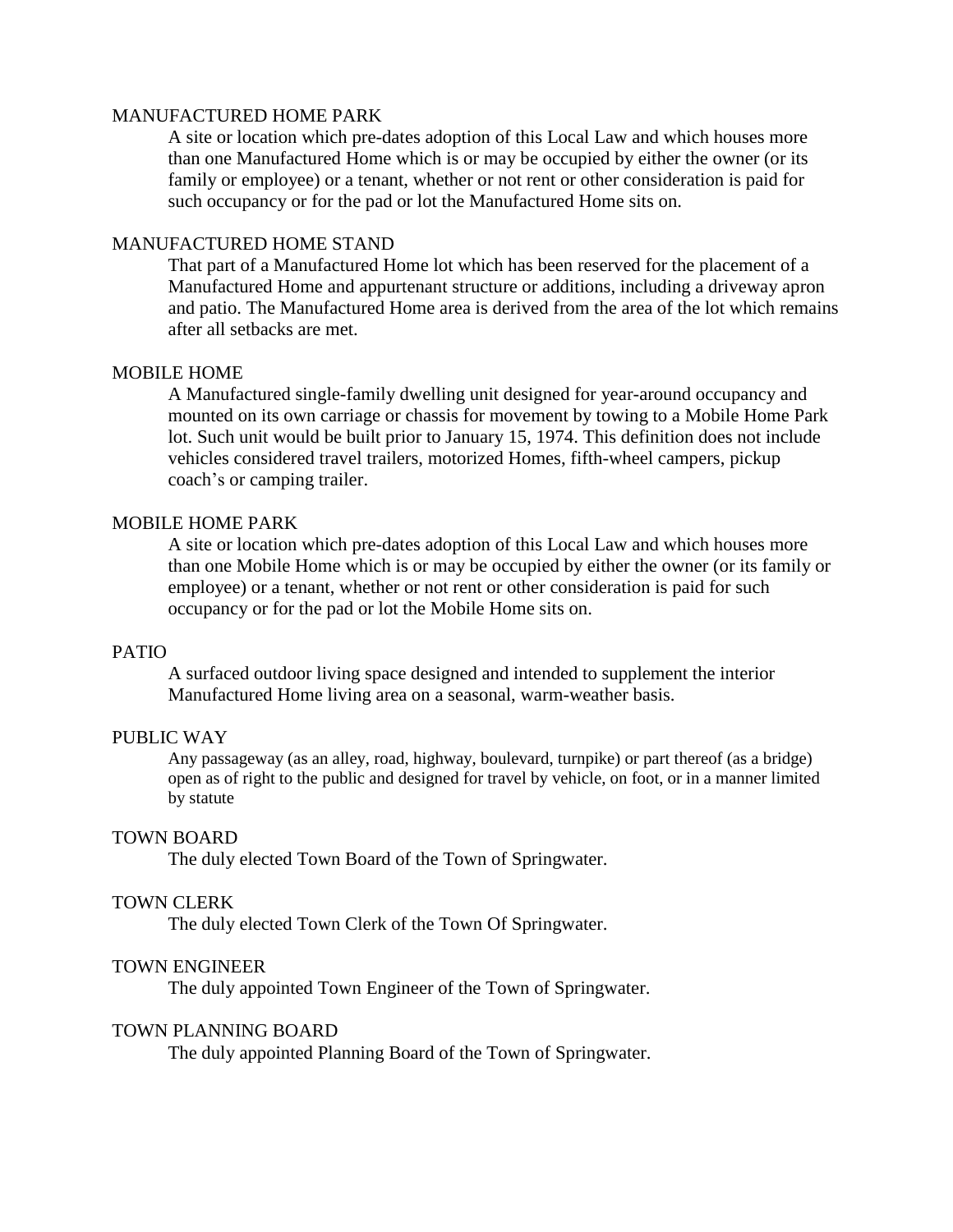# **Article III. Applicability and General Procedure**

# **§III-1. Prohibition of Manufactured Home Community Unless within a Manufactured Home Community**

**A.** After the date of adoption of this Local Law and filing with the State of New York, no new Manufactured Home Community shall be issued a permit, be approved or be constructed or otherwise developed except in an area of the Town of Springwater that has been approved for such use by the creation of a Manufactured Home Community District by legislative action of the Town of Springwater Town Board.

# **§III-2. Procedure for establishment of Manufactured Home Community District and Manufactured Home Community**

**A. Approval of the Town Board.** The Town Board has exclusive jurisdiction and authority at its sole discretion, to create a zoning overlay that establishes a Manufactured Home Community District that will allow the potential development of a Manufactured Home Community in a certain area of the Town.

(1) Creation of a Manufactured Home Community District shall be done by Local Law only after referral to the Livingston County Planning Board under New York General Municipal Law §239 l and m and completion of other requirements for the adoption of a Local Law.

**B. Approval of Planning Board**. The Planning Board may, after the establishment of a Manufactured Home Community District by the Town Board, approve a Manufactured Home Community located in such Manufactured Home Community District subject to the regulations set forth herein.

# **C. Application.**

(1) Any application for a new Manufactured Home Community within a Manufactured Home Community District or expansion of a preexisting Manufactured Home Park shall be submitted to the Town of Springwater's Code Enforcement Office, who shall, upon receipt, transmit the application to the Planning Board. No application shall be accepted or considered complete, or scheduled for public hearing until all required materials have been submitted and deemed to be complete and accurate by the Code Enforcement Officer and the Planning Board.

- (2) The application shall be accompanied by the following:
	- (a) Preliminary plan. Meeting the requirements for a Manufactured Home Community pursuant to these regulations. Nine copies shall be submitted.
	- (b) Statement. A written statement describing the proposed method of providing and administering a water supply and sewage disposal systems and of owning and administering open space land. Nine copies shall be submitted.
	- (c) Other information. The Planning Board may request the submission of such additional information or copies as it deems necessary in order to decide on the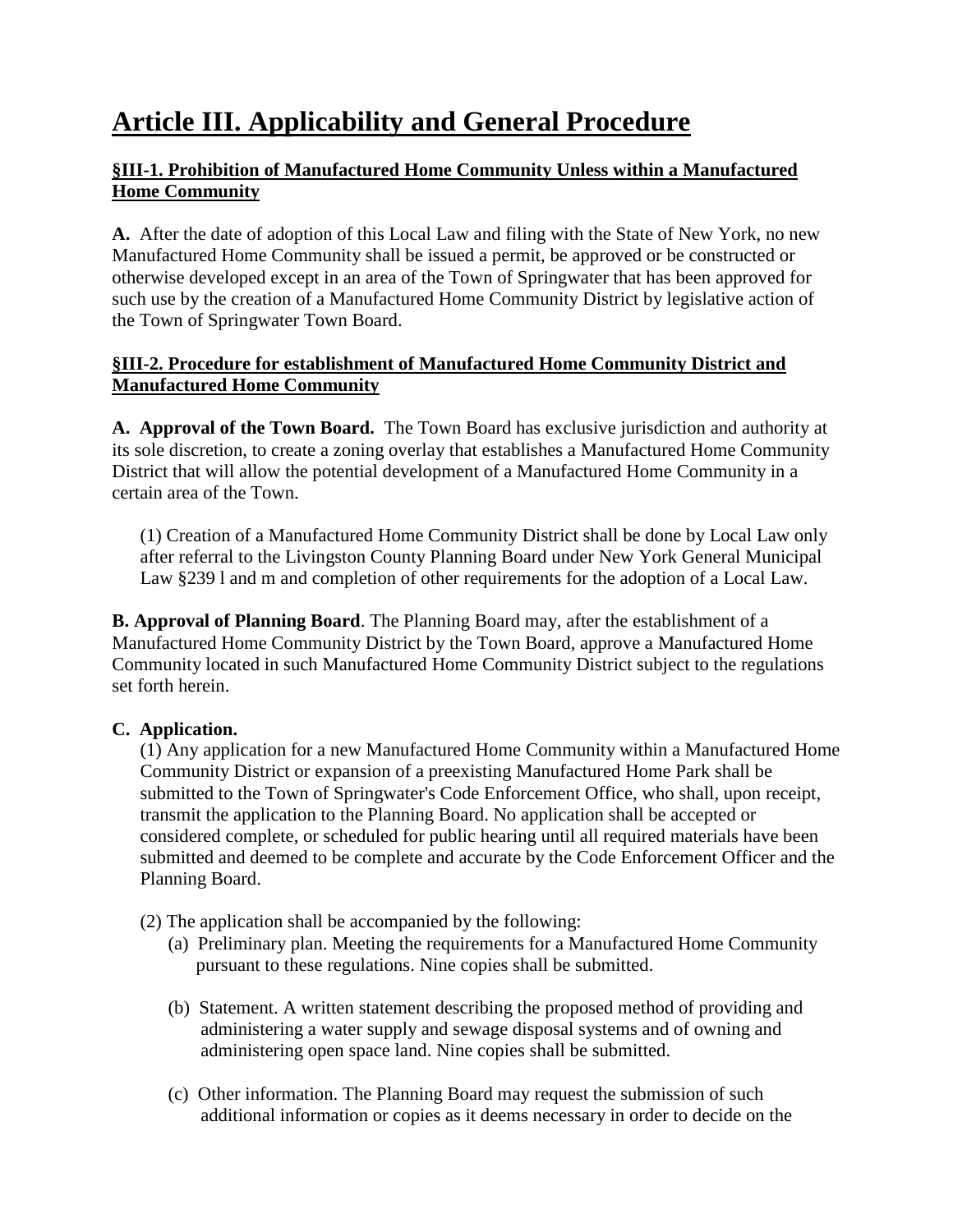application.

(d) Application fee. Prior to the issuance of a permit for a Manufactured Home Community or the renewal of any such permit, the owner/developer of the Community shall pay to the Town such fees as may from time to time be adopted by the Town Board and as shown on the Town's fee schedule.

**D. Site Plan Review**. Site Plan review and approval is required for all new Manufactured Home Communities and all expansions of previously approved Manufactured Home Communities.

# **§III-3. Applicability to existing Manufactured Home Parks.**

Every Manufactured Home Park as defined herein that is in existence on December 30, 2016, shall be considered a pre-existing use and shall be permitted to continue operation of its existing facilities. Any such pre-existing use shall not be expanded unless the expansion is in full conformance with these regulations, including Site Plan approval as set forth above and the provisions of Article VI. below. For purposes of the clause immediately above, routine modifications to mobile home sites and normal repairs and maintenance shall not be deemed to expand a pre-existing Manufactured Home Park. Any cessation of such pre-existing use for a period of one year or more shall invalidate the Park's pre-existing use status.

# **§III-4. Construction of provisions; exceptions.**

**A. Compliance with future zoning regulations**. None of the provisions of this local law shall be construed in any way to permit the maintaining of Manufactured Homes or Manufactured Home Parks in any future zoning district wherein they are prohibited.

# **Article IV. Standards and Regulations**

# **§IV -1. Conformance required.**

The Manufactured Home Community and Manufactured Homes therein shall conform to the following standards.

## **§ IV-2. Location and area requirements.**

The size of all Manufactured Home Communities approved after the date of adoption of this Local Law shall be a minimum of 10 acres and a maximum of 50 acres in area.

A. Double access. All Manufactured Home Communities containing 20 or more Manufactured Home lots shall have access from two points along a single public street or highway, or, if bordering on two streets, there shall be at least one access to each street, such access points being separated by no less than 100 feet.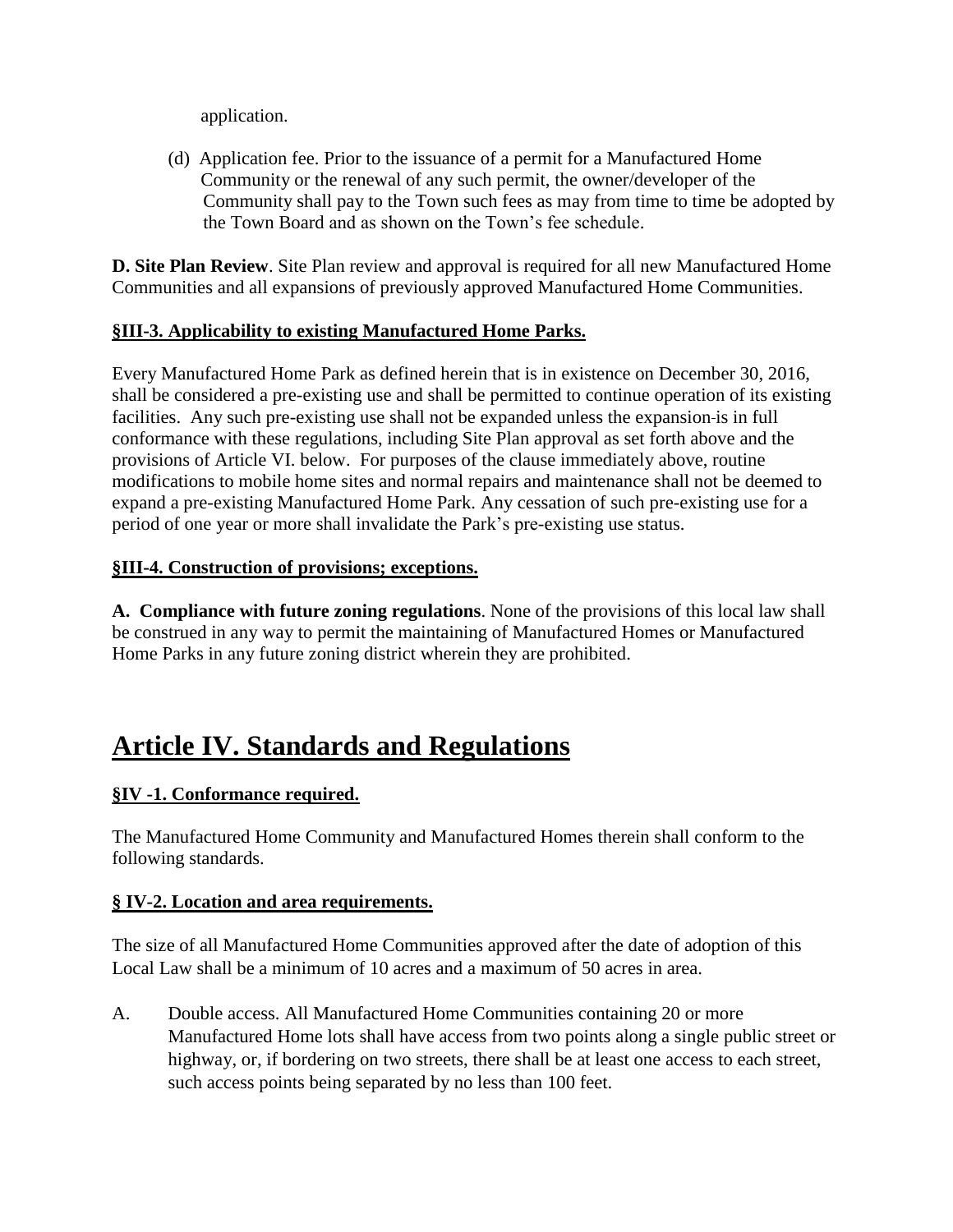- B. Public highway frontage. Each Manufactured Home Community shall have frontage on an existing public street or highway equal with not less than 80% of the maximum dimension of the Community measured parallel to such street or highway. In the event that a Manufactured Home Community is located at the intersection of two public highways, the aforesaid frontage requirement is applicable to one of the streets or highways, and the frontage on the second shall be equal to at least 35% of the maximum dimension of the Community as measured parallel with the second highway.
- C. Block lengths. The layout of interior roadways shall be such that no block is longer than 500 feet; provided, however, that this may be extended to 750 feet (subject to the approval of the Planning Board) if an interior walkway is provided for pedestrian access across the center block.
- D. Roadway widths. All interior roadways within a Manufactured Home Community shall have a minimum paved width of 20 feet which is completely clear of obstructions to a height of 12 feet and at such width shall exclude any Parking.
- E. Roadway grades. The maximum interior roadway grade shall be 7%. Entrance gradients shall be less than 3% for a distance of 75 feet from the edge of the public right-of-way.
- F. Minimum radius. The minimum radius of curvature for any interior roadway shall be 30 feet from inside the pavement edge.
- G. Alignment. Interior roadways shall be laid out so as to intersect as nearly as possible at right angles, and in no case shall any angle of intersection be less than 75°.
- H. Driveway Parking areas. If provision for Parking is made along an interior roadway, such Parking area shall be off the roadway and shall conform to the requirements of 1 space for each 0.50 of Manufactured housing unit. If provision for Parking is made in Parking areas for three or more vehicles in nodes through the Community, such areas shall be located off the interior roadway and in such manner as not to encroach upon the area considered to be the Manufactured Home lot. Provision shall be made for the Parking of two motor vehicles for each Manufactured Home lot and shall be located either on that lot or adjacent thereto, unless Parking is provided in a designated Parking area or node elsewhere in the Community.
- I. Auxiliary Parking. Central auxiliary Parking areas shall be provided at a ratio of 100 square feet per Manufactured Home within the Community. Such areas shall be screened from lots and public streets or highways by a coniferous hedge or other effective vegetation. Auxiliary Parking areas are to be provided for Parking trucks, maintenance equipment, boat trailers, utility trailers, incapacitated or unregistered vehicles and similar such equipment and vehicles.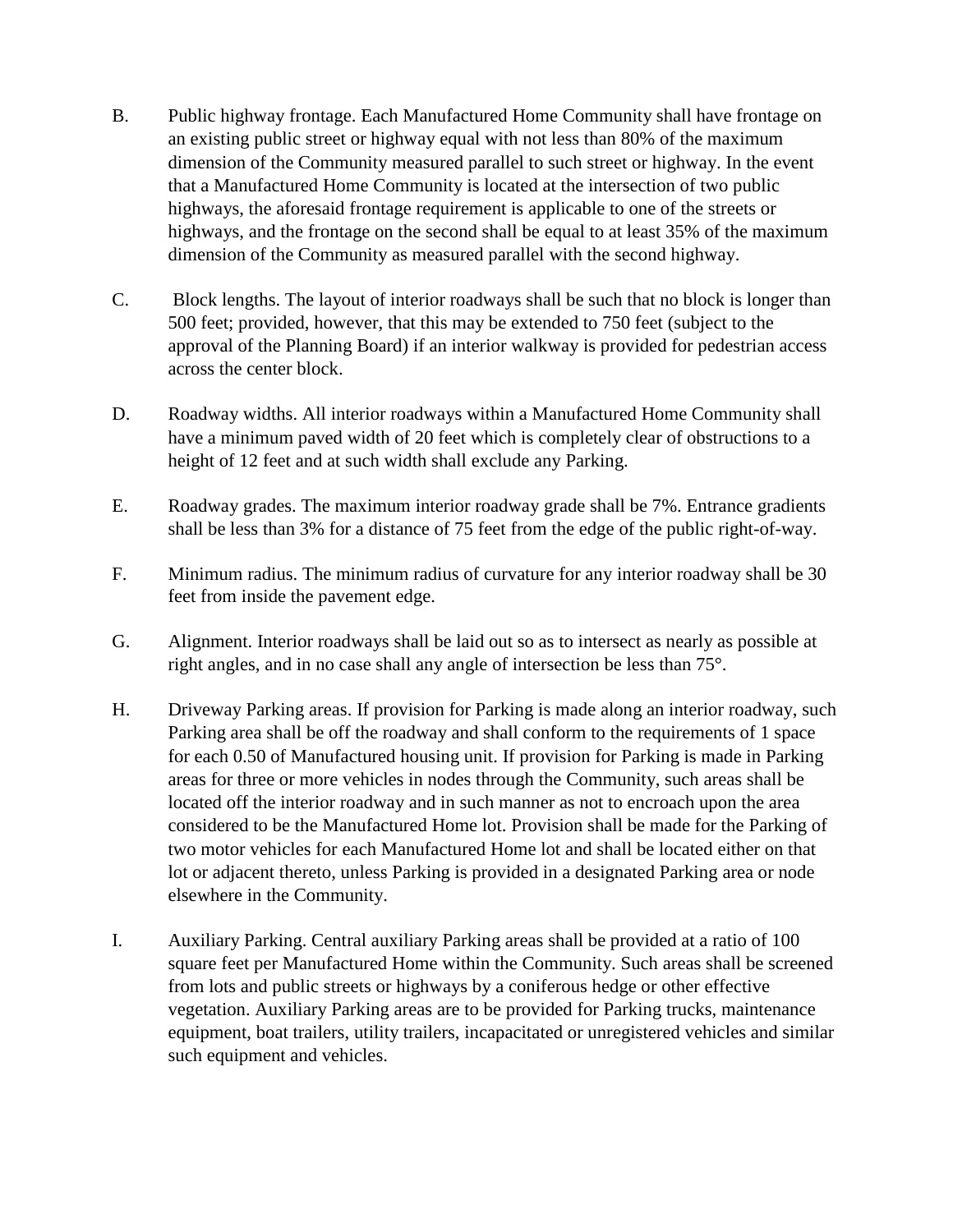- J. Walkways. Common walkways shall be laid out so as to connect service buildings, dry yards and storage lockers with interior roadways. Such walkways shall also provide access to recreation areas if such areas are not located adjacent to an interior roadway. Such walkways shall be at least four feet wide.
- K. Mailboxes. Mailboxes shall be located in places suitable for access by the local post office but shall not be placed in any location which may constitute a safety hazard to pedestrians or to vehicles.
- L. Trees. All existing trees shall be preserved insofar as possible in the design of the Manufactured Home Community.
- M. Utilities. All utilities shall be buried underground.

# **§IV-3. Minimum size of structure.**

The minimum size of any new individual Manufactured Home in a Manufactured Home Community or any permitted expansion of a pre-existing Manufactured Home Park shall be 1,000 square feet.

The minimum size of any used individual Manufactured Home in a Manufactured Home Community or expansion of a pre-existing Manufactured Home Park shall be 900 square feet and any used Manufactured Home shall meet the following additional criteria:

- 1. Unit shall be no greater than ten (10) years old;
- 2. Unit shall not have been previously damaged as a result of flood or fire;

3. Unit is installed per the NYS Manufactured Home regulations by a certified installer and is warrantied under the same.; and

4. Unit shall be inspected for NYS Code compliance by the Town Code Enforcement officer prior to occupancy.

## **§ IV-4. Lot and setback requirements.**

Manufactured Home lot size. All lots within a Manufactured Home Community shall be a minimum of 9,600 square feet with the exception of corner lots, which shall be a minimum of 12,000 square feet. Except as otherwise stated herein, said lots shall have a minimum width of 80 feet and a minimum depth of 120 feet. Lot width for any lot situated on a curve shall be measured at the front line of the Manufactured Home structure to be placed thereon. Lot width for all other lots shall be the width of the lot as measured at the roadway line. Each Manufactured Home shall be placed on a lot so as to meet the following setback requirements: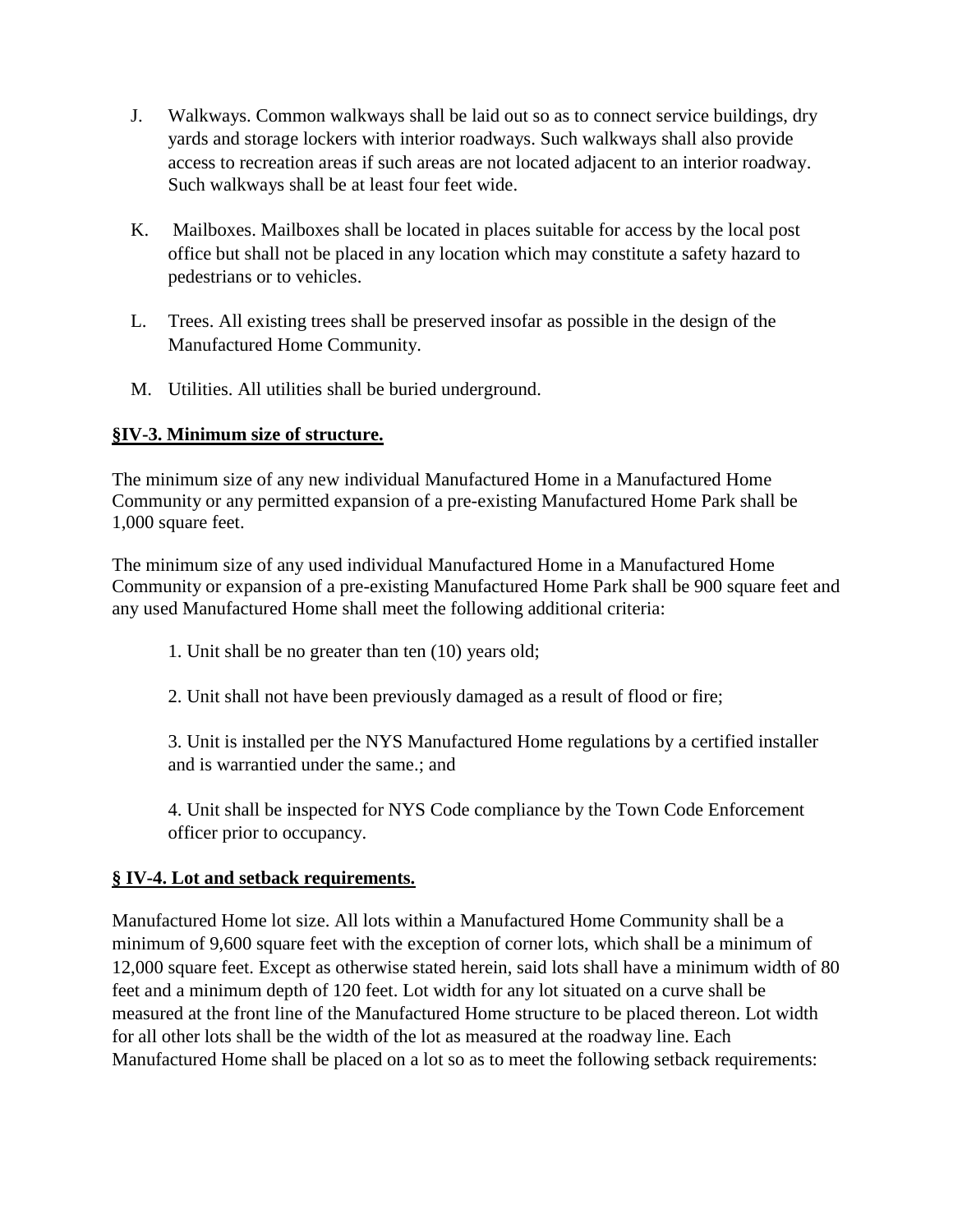- A. Front yard setback. The Manufactured Home shall be sited no closer than 25 feet from the edge of the pavement of the roadway. For a corner lot, the setback shall be 25 feet from the pavement of each roadway.
- B. Side yard setback. The Manufactured Home shall be sited no closer than 15 feet from either side lot line for the lot the Home occupies. Each side lot line shall be established and clearly marked with a maintained permanent marker.
- C. Rear yard setback. Neither the Manufactured Home nor any other structure shall be sited closer than 15 feet from the rear lot line. Each rear lot line shall be established clearly marked with a maintained permanent marker.
- D. All Manufactured Home lots or other buildings serving the Manufactured Home Community which are adjacent to a public right-of-way shall maintain a setback of not less than 50 feet from the public right-of-way.
- E. A buffer area shall be installed and maintained along the length of any public-right-of way that borders a Manufactured Home Community, so long as such buffer does not interfere with site distance of vehicles entering or exiting the Manufactured Home Community. Said buffer area shall be a minimum of fifteen feet in depth and shall be comprised of dense tree planting not less than six feet in height and/or berm or other such buffer method approved by the Planning Board.
- F. The maximum lot coverage for each Manufactured Home lot shall not exceed 25% of the individual lot on which such Manufactured Home is sited.
- F. No certificate of occupancy or building permit shall be issued until all lot markers are established and placed in accordance with the certified instrument survey map and approved site plan.
- G. Permitted deviation from Manufactured Home lot size. A maximum deviation of 10% from the required lot depth shall be permitted in instances where the required lot depth cannot be achieved but the overall square footage of the lot meets or exceeds the required square footage.
- H. Storage. No front or side yard shall be used for storage of any nature.

## **§ IV-5. General requirements.**

All new construction, whether a new building, addition, or alteration shall require a site plan approval by the Planning Board. The following requirements shall apply:

A. All new development of Manufactured Home Communities and expansion or construction within pre-existing Manufactured Home Parks , excluding mandatory manufacturers improvements, shall conform to the standards and requirements of this Local Law.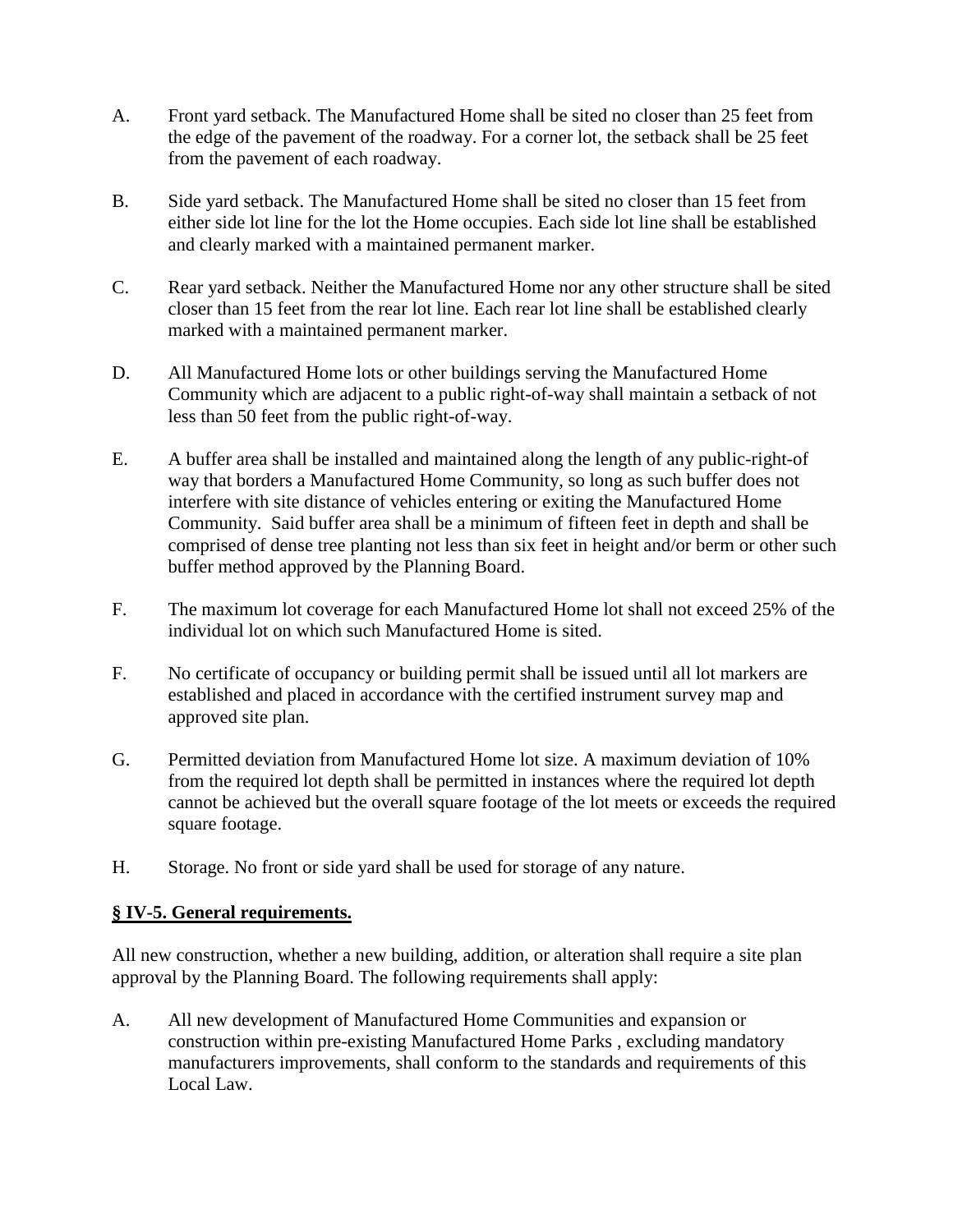- B. All applications pursuant to these regulations shall be accompanied by proof that the applicant is the owner or agent for the owner of the property for which approval is being sought.
- C. All applications pursuant to these regulations shall include copies of all easements that encumber or benefit the property for which approval is being sought.
- D. No site preparation or construction shall commence, or shall existing structures be occupied, until final site plan approval has been granted by the Planning Board and permits have been issued by all involved governmental agencies.
- E. Manufactured Home Communities shall have adequate facilities for drainage of surface and subsurface water. The entire Manufactured Home Community shall be graded to facilitate the safe and efficient drainage of surface water and to permit no ponding areas where water will stand for lengths of time so as to constitute a health or other hazard. Drainage ditches shall be provided in such a way as not to constitute a hazard to pedestrians. Gutters, culverts, catch basins, drain inlets, stormwater sewers or other satisfactory drainage systems shall be utilized where deemed necessary and shall be of a size specified by the Town Superintendent of Highways & Public Works. Said system and installation shall be approved by the Engineer for the Town of Springwater and the Planning Board and shall be subject to the requirements of the New York State Department of Environmental Conservation. No certificate of occupancy shall be issued until such stormwater management and erosion control system is installed and operational as approved.
- F. A traffic study, site-specific of current patterns on public highways abutting applicant's proposed project, including projection studies of maximum increase in traffic flow, daily, weekly, and annually, shall be provided. A turning lane and/or traffic-control devices may be required for public highway safety may be required.
- G. A snow removal, implementation and management plan shall be provided and maintained.
- H. A demand for services study shall be provided. It shall be projected through each stage, including completion of the project, to include fire, police, educational, highway maintenance, all utilities and other information as may be required by the Planning Board.

## **§ [IV-6. Open space requirements.](http://www.ecode360.com/print/MA1025?guid=11043504,11043505,11043506,11043507,11043517,11043518,11043523,11043524,11043525,11043526,11043533,11043543,11043544,11043545,11043548,11043551,11043553,11043563,11043564,11043567,11043572,11043577,11043578,11043579,11043580,11043593,11043597,11043602,11043603,11043604,11043615,11043618,11043621,11043625,11043628,11043629,11043631,11043632,11043633,11043634,11043635,11043644,11043645,11043651,11043652,11043656,11043659,11043662,11043666,11043667,11043668,11043669,11043679,11043680,11043681,11043685,11043688,11043689,11043690,11043691,11043693,11043696,11043697,11043698,11043711,11043714,11043727,11043728,11043730,11043731,11043734&children=true#11043543)**

The developer of a Manufactured Home Community shall submit a landscaping and implementation plan for approval by the Planning Board which shall include not less than 35% of the total area of the Manufactured Home Community to be maintained as open green space, which said area shall not include recreation areas.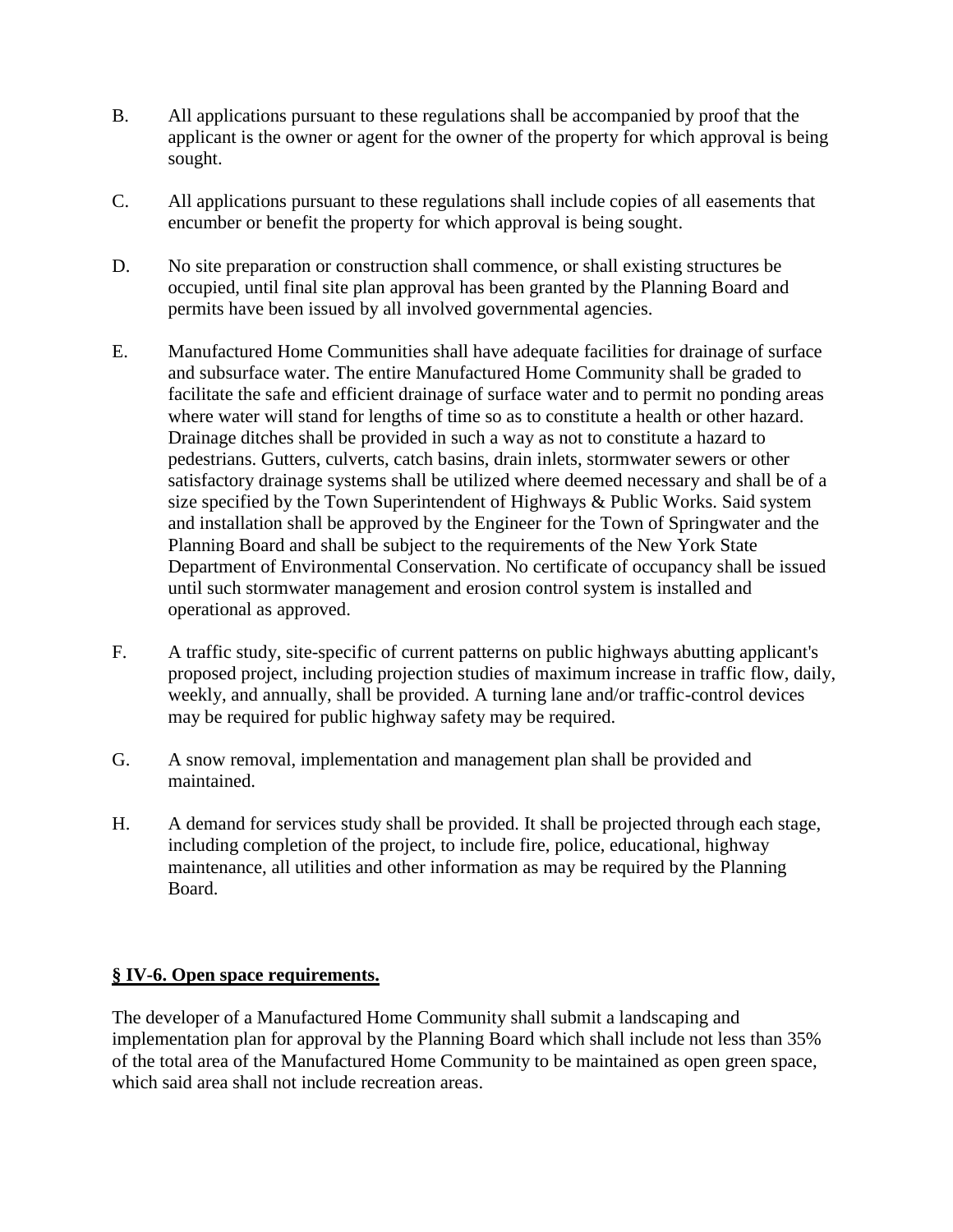# **§ [IV-7. Additional buffering.](http://www.ecode360.com/print/MA1025?guid=11043504,11043505,11043506,11043507,11043517,11043518,11043523,11043524,11043525,11043526,11043533,11043543,11043544,11043545,11043548,11043551,11043553,11043563,11043564,11043567,11043572,11043577,11043578,11043579,11043580,11043593,11043597,11043602,11043603,11043604,11043615,11043618,11043621,11043625,11043628,11043629,11043631,11043632,11043633,11043634,11043635,11043644,11043645,11043651,11043652,11043656,11043659,11043662,11043666,11043667,11043668,11043669,11043679,11043680,11043681,11043685,11043688,11043689,11043690,11043691,11043693,11043696,11043697,11043698,11043711,11043714,11043727,11043728,11043730,11043731,11043734&children=true#11043544)**

The Planning Board shall have the option to require additional buffering at the Planning Board's discretion.

## **§ IV-8. Community [facilities and activities; landscaping; off-street Parking.](http://www.ecode360.com/print/MA1025?guid=11043504,11043505,11043506,11043507,11043517,11043518,11043523,11043524,11043525,11043526,11043533,11043543,11043544,11043545,11043548,11043551,11043553,11043563,11043564,11043567,11043572,11043577,11043578,11043579,11043580,11043593,11043597,11043602,11043603,11043604,11043615,11043618,11043621,11043625,11043628,11043629,11043631,11043632,11043633,11043634,11043635,11043644,11043645,11043651,11043652,11043656,11043659,11043662,11043666,11043667,11043668,11043669,11043679,11043680,11043681,11043685,11043688,11043689,11043690,11043691,11043693,11043696,11043697,11043698,11043711,11043714,11043727,11043728,11043730,11043731,11043734&children=true#11043545)**

- [A.](http://www.ecode360.com/print/11043546#11043546) If the Manufactured Home Community is to include Community facilities and activities, such as meeting rooms, recreation buildings, laundry rooms, swimming pools and central mail distribution, the site plan and application shall include details of these facilities and the owner's statement of intent to provide adequate supervision and management of such facilities and activities.
- [B.](http://www.ecode360.com/print/11043547#11043547) All Manufactured Home Community facilities shall be landscaped with trees, shrubs and grass and shall provide adequate off-street Parking space.

#### **§IV-9 [Outdoor recreation areas and open space.](http://www.ecode360.com/print/MA1025?guid=11043504,11043505,11043506,11043507,11043517,11043518,11043523,11043524,11043525,11043526,11043533,11043543,11043544,11043545,11043548,11043551,11043553,11043563,11043564,11043567,11043572,11043577,11043578,11043579,11043580,11043593,11043597,11043602,11043603,11043604,11043615,11043618,11043621,11043625,11043628,11043629,11043631,11043632,11043633,11043634,11043635,11043644,11043645,11043651,11043652,11043656,11043659,11043662,11043666,11043667,11043668,11043669,11043679,11043680,11043681,11043685,11043688,11043689,11043690,11043691,11043693,11043696,11043697,11043698,11043711,11043714,11043727,11043728,11043730,11043731,11043734&children=true#11043548)**

Provisions shall be made for outdoor recreation and open space in each Manufactured Home Communities as follows:

- [A.](http://www.ecode360.com/print/11043549#11043549) In all Manufactured Home Communities there shall be one or more outdoor recreation areas which shall be easily accessible to all Community residents and shall be no less than 10,000 square feet in area. If a Manufactured Home Community has more than 30 lots, said Community's outdoor recreation area shall be increased in size such that the area shall be increased at least 200 square feet for each Manufactured Home lot over 30.
- [B.](http://www.ecode360.com/print/11043550#11043550) Outdoor Recreation areas shall be located so as to be free of traffic hazards and should, where the topography permits, be centrally located.

## **§IV-10. Paving; walkways.**

- A. Interior Roadway paving. All interior roadways within a Manufactured Home Community shall be paved for a minimum width of 20 feet in accordance with specifications effective for similar development in the balance of the Town if such specifications are drawn, or in the absence of Town specifications, as per specifications approved by the Town Superintendent of Highways and the Planning Board.
- B. Parking area paving. Areas for motor vehicle Parking may be surfaced with uniformsized gravel or crushed stone to a minimum depth of eight inches in the absence of fully hard or penetrated surface paving.
- C. Walkways. All common walkways shall be a minimum width of four feet and shall be made of concrete or blacktop or other similar material approved by the Town Superintendent of Highways and the Planning Board.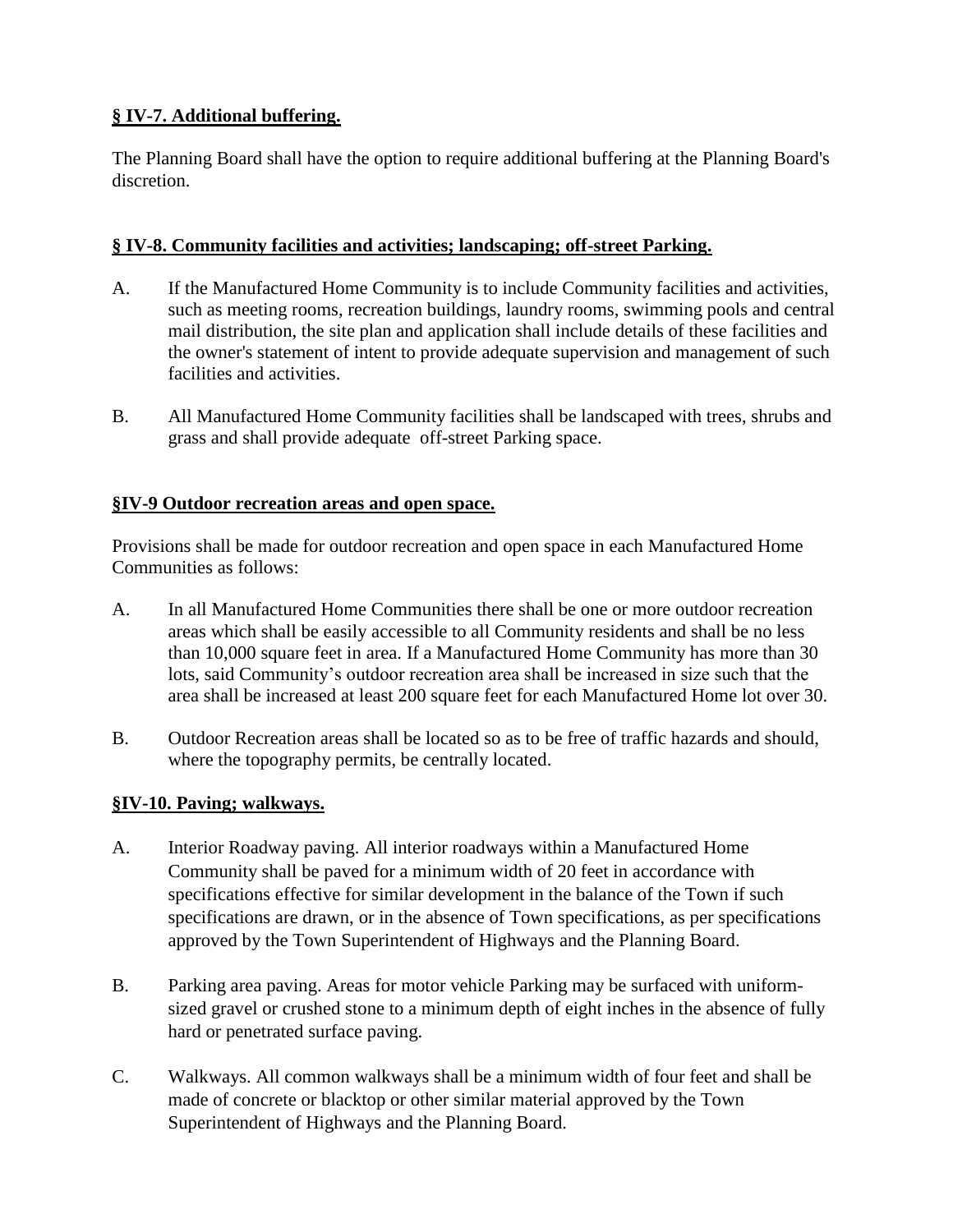# **§IV-11. Manufactured Home Stands; patios.**

- A. Each Manufactured Home lot shall contain a Manufactured Home Stand capable of containing a Manufactured Home in a fixed position. The Manufactured Home Stand shall be graded and topped with an impenetrable material at least six inches in thickness. It may be surfaced with a layer of uniform-sized crushed stone to a depth of nine inches in lieu of paving. The topographic elevation change of the Manufactured Home Stand shall not exceed 1 1/2 feet. The elevation, distance and angle of the Manufactured Home Stand in relation to the access way shall be such as to facilitate the safe and efficient placement and removal of the Manufactured Home.
- B. Patios. All Manufactured Home lots shall be provided with patios constructed of concrete or blacktop or other similar material approved by the Town Superintendent of Highways and such patios shall be a minimum size of 8 feet by 20 feet and 4 inches in depth. Patios shall be located so as to provide safe and easy access from the Manufactured Home.

# **§ IV-12. Access to public roads.**

Roadways and streets shall comply with the Town of Springwater Superintendent of Highways standards and specifications for road design, and with the New York State Department of Transportation, and state and Town permits shall be required prior to installation.

# **Article V. Requirements**

# **§ V-1. Conformance required.**

- A. Development or expansion in pre-existing Mobile Home Parks and Manufactured Home Parks and new development of Manufactured Home Communities shall conform to the following standards.
	- [\(1\)](http://www.ecode360.com/print/11043555#11043555) Violations. No person, firm, corporation or partnership shall be issued site plan approval, a use permit, building permit or certificate of occupancy for a property where there is an existing violation of the local laws and or codes of the Town of Springwater. Before any use permit or site plan approval shall be issued, the Planning Board shall make written findings to certify compliance with the specific rules governing individual special permit uses, i.e., that satisfactory compliance or corrections are accomplished.
	- [\(2\)](http://www.ecode360.com/print/11043556#11043556) Parking areas and/or driveways. Two off-street parking spaces must be provided for each Manufactured Home lot. The Parking space shall be not less than 18 feet wide by 20 feet long and shall be constructed of concrete, bituminous asphalt or equivalent, at least a minimum of 5 inches of compacted gravel base with three inches of asphalt. Each Manufactured Home lot shall be provided with separate and independent parking/driveway area.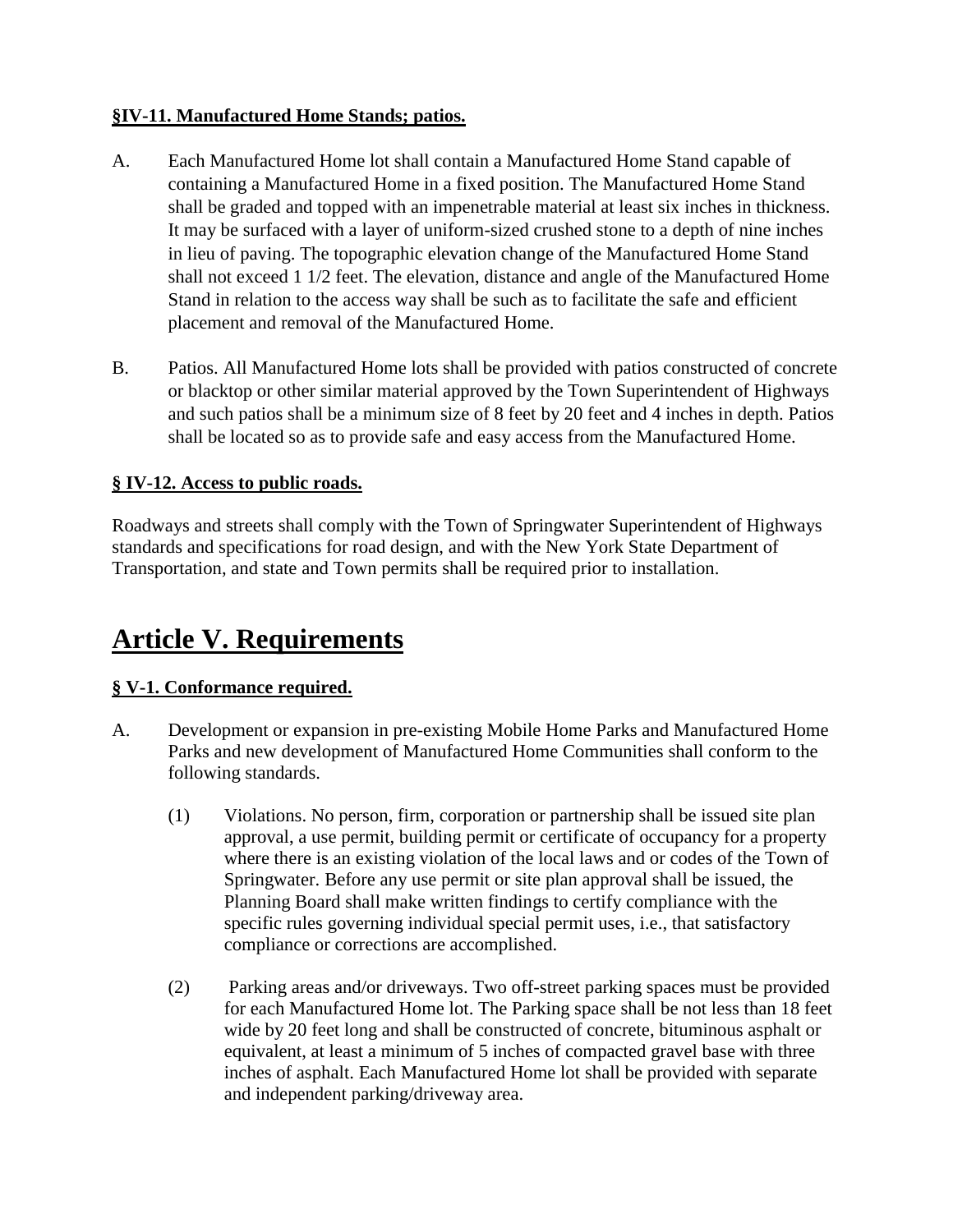- [\(3\)](http://www.ecode360.com/print/11043557#11043557) Entrance platform. Each Manufactured Home shall be provided with a code compliant entrance platform.
- [\(4\)](http://www.ecode360.com/print/11043558#11043558) Skirts. Each Manufactured Home owner shall be required to enclose the bottom portion of the Manufactured Home with an enclosure which shall be uniform in appearance, design and type as the Manufactured Home within 30 days after arrival in the Community or Park. Skirting shall be properly vented per NYS Code.
- [\(5\)](http://www.ecode360.com/print/11043559#11043559) Walkway. Each Manufactured Home and/or Mobile Home stand shall be provided with hard-surfaced walkway leading from the stand to the street or to the driveway.
- [\(6\)](http://www.ecode360.com/print/11043560#11043560) Soil and ground cover requirements. Exposed ground surfaces, excluding roadways, in all parts of any Manufactured Home Community or preexisting Mobile Home Park shall be paved, or protected with grass or plant material capable of preventing erosion and of eliminating dust.
- B. Improvements required. Prior to the placement of any Manufactured Home in the Manufactured Home Park or Manufactured Home Community, all improvements must be completed. (See the definition of "improvement" in § II-1 definitions)

# **§ V-2. Water supply.**

An adequate supply of water shall be provided for all Manufactured Homes, service buildings and other accessory buildings as required by this local law. Where a public water supply is available, a connection thereto shall be used exclusively. If a public water supply is not available, a private water supply system shall be constructed and maintained to the standards required by the New York State Department of Health. Such private system shall be constructed so that it may be connected with a public water supply if such public source becomes available.

## **§ V-3. Sewage/Wastewater system.**

- A. An adequate and approved system for the maximum number of Manufactured Home stands shall be provided in all Manufactured Home Communities for conveying and disposing of waste water and sewage from Manufactured Homes, service buildings and other accessory facilities. Where public sewerage is available, connection there to shall be used exclusively.
- B. Such systems must be constructed and maintained in accordance with the standards and the regulations of the Town of Springwater and the New York State Department of Health and the New York State Department of Environmental Conservation. Where the sewer lines of a Manufactured Home Community are not connected to a public sewer, all proposed disposal facilities shall be approved by the Livingston County Health Department and state agencies having jurisdiction.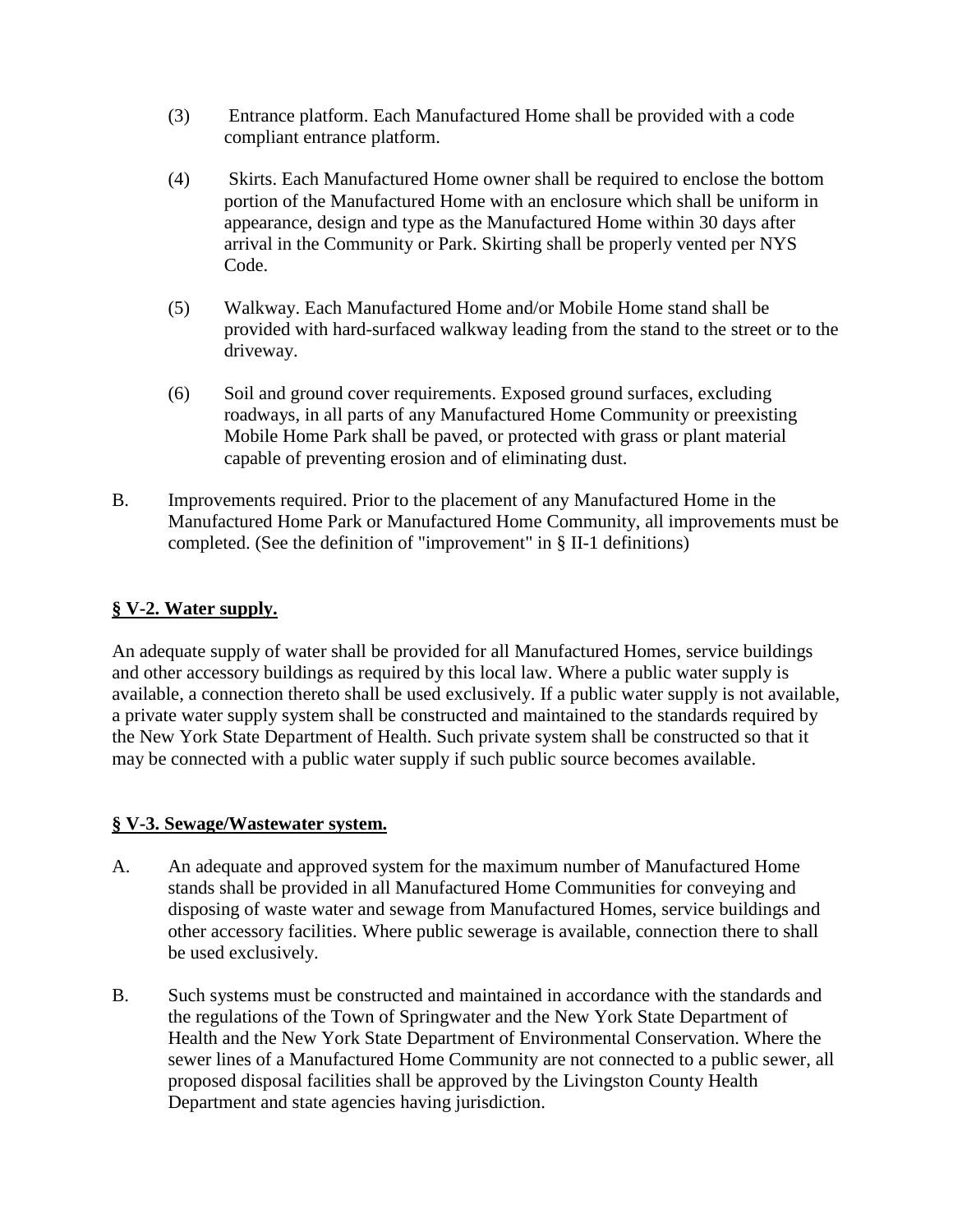## **§ V-4. Electrical requirements.**

- A. Every Manufactured Home Community shall contain an electrical wiring system consisting of wiring fixtures, equipment and appurtenances which shall be installed and maintained in accordance with local electric power company's specifications and regulations and shall conform to the NYS Uniform Fire Prevention and Building Code.
- [B.](http://www.ecode360.com/print/11043569#11043569) All wiring fixtures and connections must be inspected and approved by a third party electrical inspection company approved by the Town of Springwater Code Enforcement Officer. Specific regulations shall be as follows:
	- [\(1\)](http://www.ecode360.com/print/11043570#11043570) Each Manufactured Home lot shall be provided with an approved disconnecting device and overcurrent protective equipment. The minimum service per outlet shall be 120/240 volts AC, 100 amperes.
	- [\(2\)](http://www.ecode360.com/print/11043571#11043571) All electric and telephone lines shall be underground.

# **§ V-5. Fuel supply and storage.**

All Manufactured Home Communities shall be provided with facilities for the safe storage of necessary fuels. All systems shall be installed and maintained in accordance with applicable codes and regulations governing such systems.

- A. Natural gas installations shall be planned and installed so that all components and workmanship comply with the requirements of the American Gas Association, Inc., and conform to the requirements, inspections and approval of the utility which will supply such product.
- B. Fuel oil systems with either common or individual supplies shall be designed, constructed, inspected and maintained in conformance with the provisions of the National Fire Protection Association, Standard 30, and the New York State Uniform Fire Prevention and Building Code. All fuel oil storage tanks, whether provided as a bulk supply for a group of Manufactured Homes or on each individual Manufactured Home lot, shall be located above ground and shall be supplied with permanently installed and secured piping.
- C. Liquefied petroleum gas systems shall be selected, installed and maintained in compliance with the requirements the National Fire Protection Association, Standard 58, and the New York State Uniform Fire Prevention and Building Code. Liquefied petroleum gas tanks shall be located at the rear of the Manufactured Home site and shall be landscaped and screened from public view.
- D. The Planning Board may require landscaping or screening from view of any fuel supply or storage facility.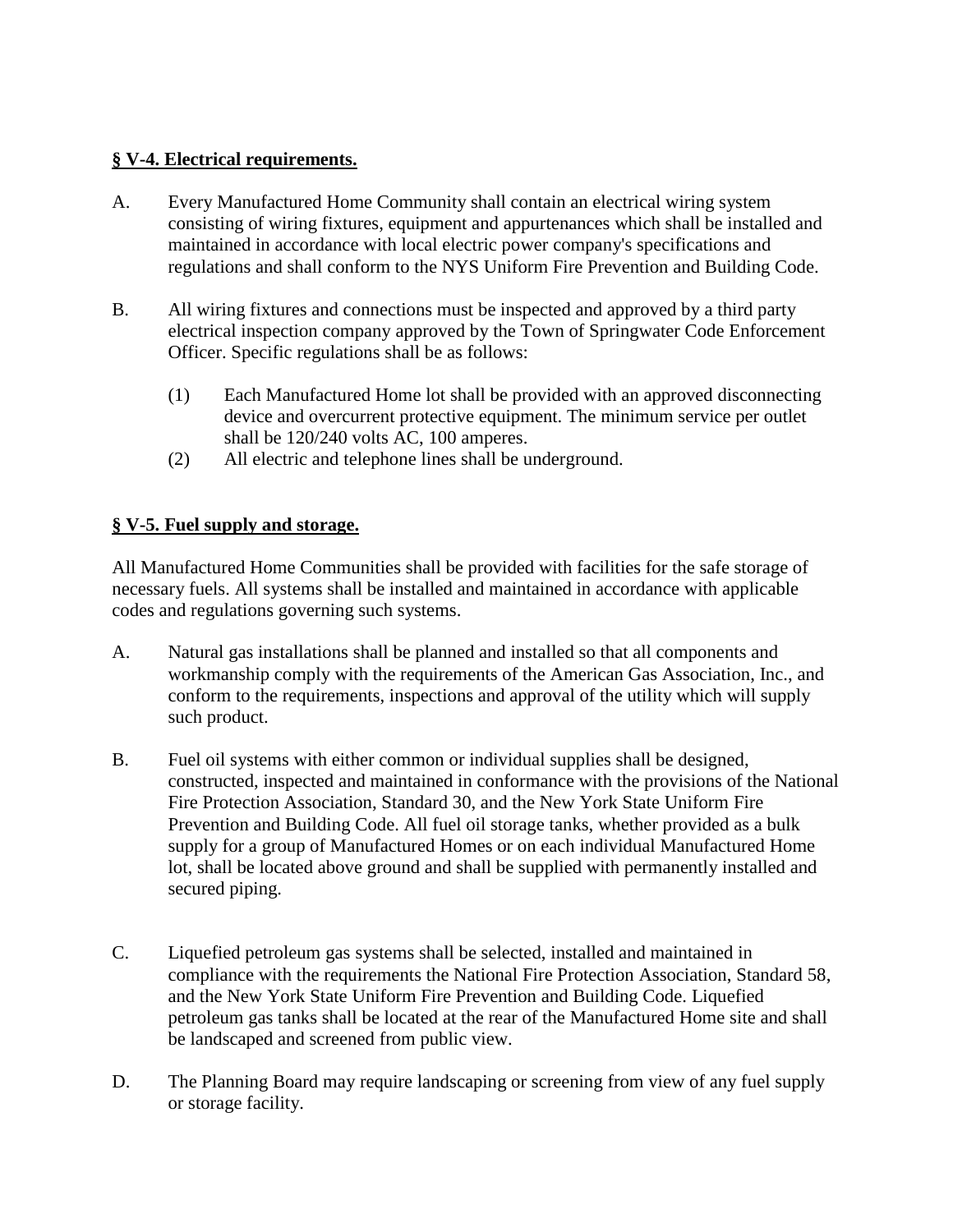## **§ V-6. Manufactured Home Stands.**

Manufactured Home Stands in the Town of Springwater shall comply with the requirements of this local law and the Residential Code of New York State.

## **§ V-7. Street signs.**

Permanent street signs of the same type and design in general use throughout the Town, showing the name of the intersecting interior roadways shall be allowed at each intersection. Traffic control signs, including speed control signs, shall conform to and be established and maintained at each intersection as set forth in the Uniform Manual of Traffic Control Devices of the State of New York.

# **§ V-8. Lighting.**

Adequate lighting shall be provided at each roadway intersection (both exterior and interior roadways) from dusk to dawn, with such lighting meeting the recommendations of the utility company, and lawn lights and/or post light shall be provided at each Manufactured Home lot. All lighting shall be dark sky compliant and conform to the New York State Uniform Fire Prevention and Building Code and NYS Energy Code.

## **§ V-9. Garbage and refuse.**

- A. Each Manufactured Home Community shall make provisions for sanitary equipment to prevent littering of the grounds and premises with rubbish, garbage and refuse. Each individual Manufactured Home shall have containers with tightly fitting covers. Disposal shall be provided for all rubbish, trash and garbage at least once weekly by the Community owner or its agent and in conformance with Town requirements.
- [B.](http://www.ecode360.com/print/11043582#11043582) Dumpsters and trash holding facilities, including storage facilities, accessory structures or other areas, maintained and managed by the Community owner shall comply with the following requirements:
	- [\(1\)](http://www.ecode360.com/print/11043583#11043583) Dumpsters, trash facilities, storage areas, maintenance facilities or equipment areas shall be shielded from view by fencing and landscaping or other appropriate measures. The enclosure may be of brick, solid wood, mortar not less than six feet in height and shall not be closer than 100 feet to a residential property line. The enclosure shall be shielded from view with approved planting of trees no less than six feet in height or other such landscaping approved by the Planning Board and perpetually maintained.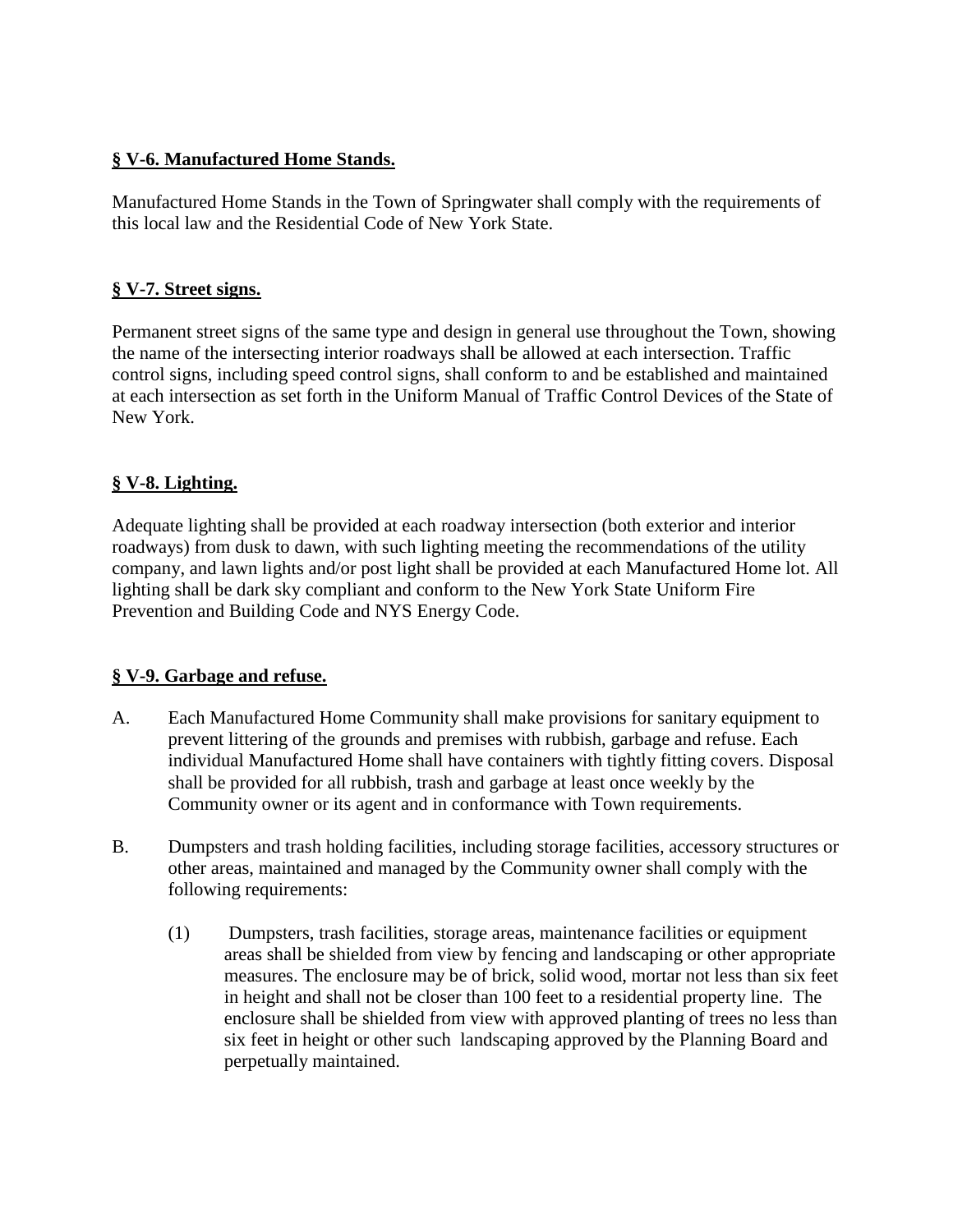- [\(2\)](http://www.ecode360.com/print/11043584#11043584) All accessory structures, dumpsters and trash holding facilities shall be not less than 30 feet from any other nonresidential structure on the premises.
- [\(3\)](http://www.ecode360.com/print/11043585#11043585) Accessory structures, dumpsters and trash holding facilities, including storage facilities or areas, maintained and managed by the Community owner shall be not less than 50 feet from the lot line of any Manufactured Home Stand.
- [\(4\)](http://www.ecode360.com/print/11043586#11043586) A Manufactured Home lot shall be shielded from storage areas or facilities, including equipment or maintenance facilities, by an approved tree planting no less than six feet in height, and/or other approved landscaping which shall be perpetually maintained. A berm not less than five feet in height may also be required.

## **§ V-10. Accessory structures on individual lots.**

- A. One accessory building not to exceed 120 square feet and 10 feet in height shall be permitted on each Manufactured Home lot. The accessory structure shall be separated from any Manufactured Home or any auxiliary structure by not less than 15 feet.
- B. Accessory structures shall be to the rear of and not extend beyond the front line of the principal structure.
- C. Corner lots. Accessory structures shall be to the rear of and not extend beyond the front line or side building line of the principal structure along each public right-of-way or Community roadway. Setback shall be maintained.

## **§ [V-11. Enclosures or additions.](http://www.ecode360.com/print/MA1025?guid=11043504,11043505,11043506,11043507,11043517,11043518,11043523,11043524,11043525,11043526,11043533,11043543,11043544,11043545,11043548,11043551,11043553,11043563,11043564,11043567,11043572,11043577,11043578,11043579,11043580,11043593,11043597,11043602,11043603,11043604,11043615,11043618,11043621,11043625,11043628,11043629,11043631,11043632,11043633,11043634,11043635,11043644,11043645,11043651,11043652,11043656,11043659,11043662,11043666,11043667,11043668,11043669,11043679,11043680,11043681,11043685,11043688,11043689,11043690,11043691,11043693,11043696,11043697,11043698,11043711,11043714,11043727,11043728,11043730,11043731,11043734&children=true#11043597)**

All structural additions to a Manufactured Home shall comply with New York State and Town of Springwater applicable codes.

- A. No enclosure or addition having a ground area greater than 25% of the ground area of the Manufactured Home shall be constructed on or added or attached to the exterior of any Manufactured Home, and it must be compatible with the Manufactured Home.
- B. Such enclosure or addition must be portable as a unit or in sections.
- C. Such enclosure or addition shall be no closer to a public right-of way or interior roadway than the allowable distance permitted for the principal structure.
- D. Written consent of the Manufactured Home Community owner must be obtained prior to construction of any enclosure or addition.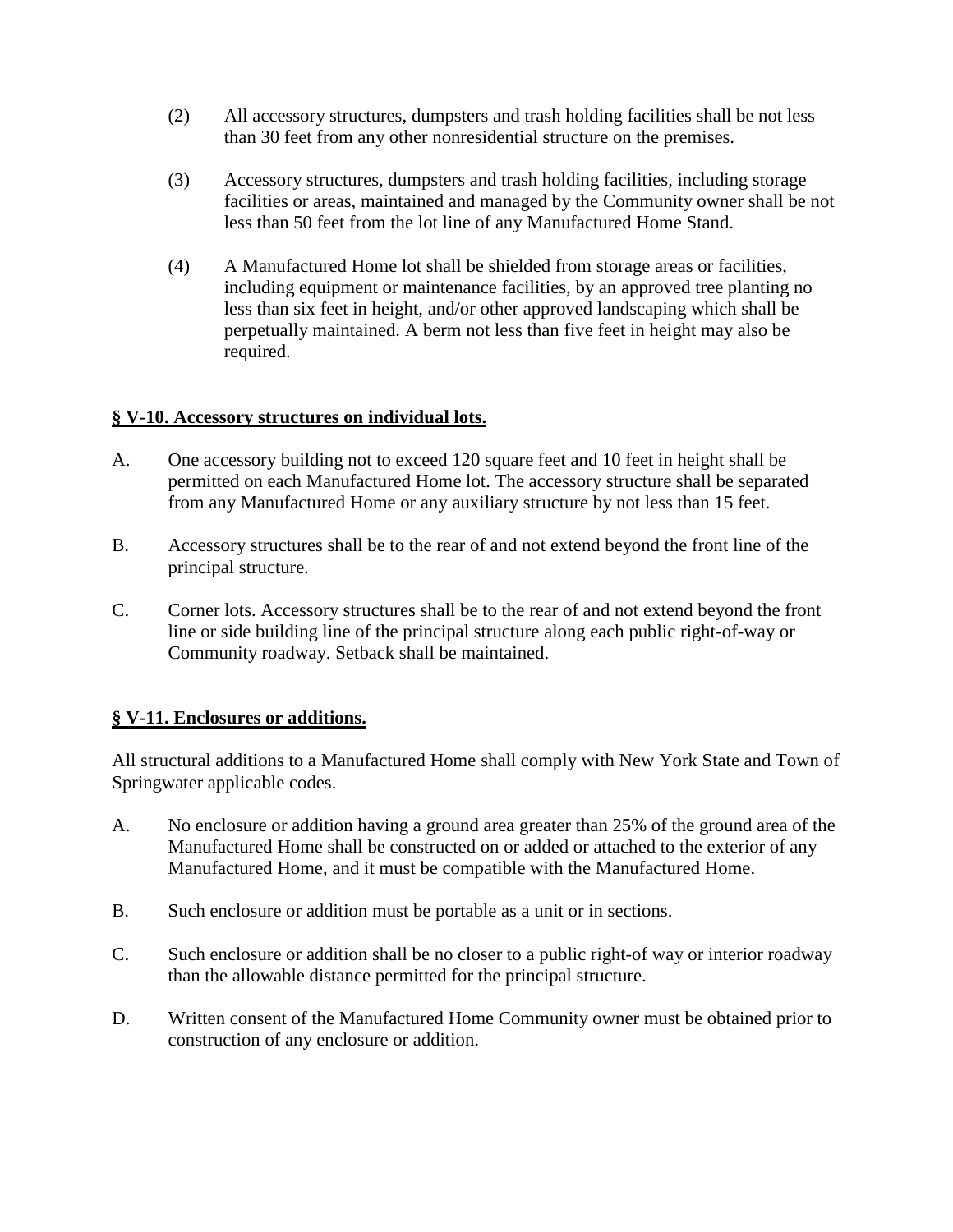## **§ V-12. Storage of auxiliary vehicles.**

Storage space may be provided for recreational vehicles. No travel trailer, camper, boat, snowmobile, trailer or similar vehicle or conveyance may be stored on any Mobile Home lot. A supplemental parking area may be provided in each Community for the storage of temporary parking of all such vehicles.

## **§ V-13. Responsibilities of occupants.**

The Community occupant shall be responsible for the maintenance of his/her Manufactured Home and any appurtenances thereto and shall keep all yard space on his/her lot in a neat and sanitary condition, free of litter, rubbish, unused vehicles and equipment or parts thereof.

## **§ V-14. Responsibilities of owner.**

The Manufactured Home Community owner, agent or operator shall comply with all local laws or future zoning regulations regarding property maintenance (as may be established by the Town of Springwater), as well as the New York State Uniform Fire Prevention and Building Code and the following requirements:

- A. Every roadway within a Manufactured Home Community shall be maintained in good repair and shall be open at all times reasonably possible for travel by occupants of the Community and necessary fire, police, ambulance, public utility maintenance and fuel supply vehicles. The Community owner shall be responsible for providing and paying the cost of such maintenance and all necessary snow removal.
- B. The person or entity to whom a permit for a Manufactured Home Community is issued shall operate the Community in compliance with this local law and shall provide supervision, personnel and maintenance to maintain the Community, its common grounds, roadways, facilities and equipment in good repair and in a clean sanitary condition.
- C. It shall be the responsibility of the Community owner to control the growth of brush, weeds and grass to prevent harborage of ticks, chiggers and other noxious insects, rodents and nondomestic animals. Manufactured Home Communities shall be so maintained as to prevent the growth of ragweed, poison ivy, poison oak, poison sumac and other noxious weeds considered detrimental to health.
- D. The owner of a Manufactured Home Community is required to keep all property (not to include individual occupied lots), including vacant lots or other appurtenant parcels of land and exit/entrance areas properly mowed so as to allow proper sight distance along the public highway. Said owner shall cut or mow such property at least once every 14 days beginning April 1 of each year and running through October 31 of each year.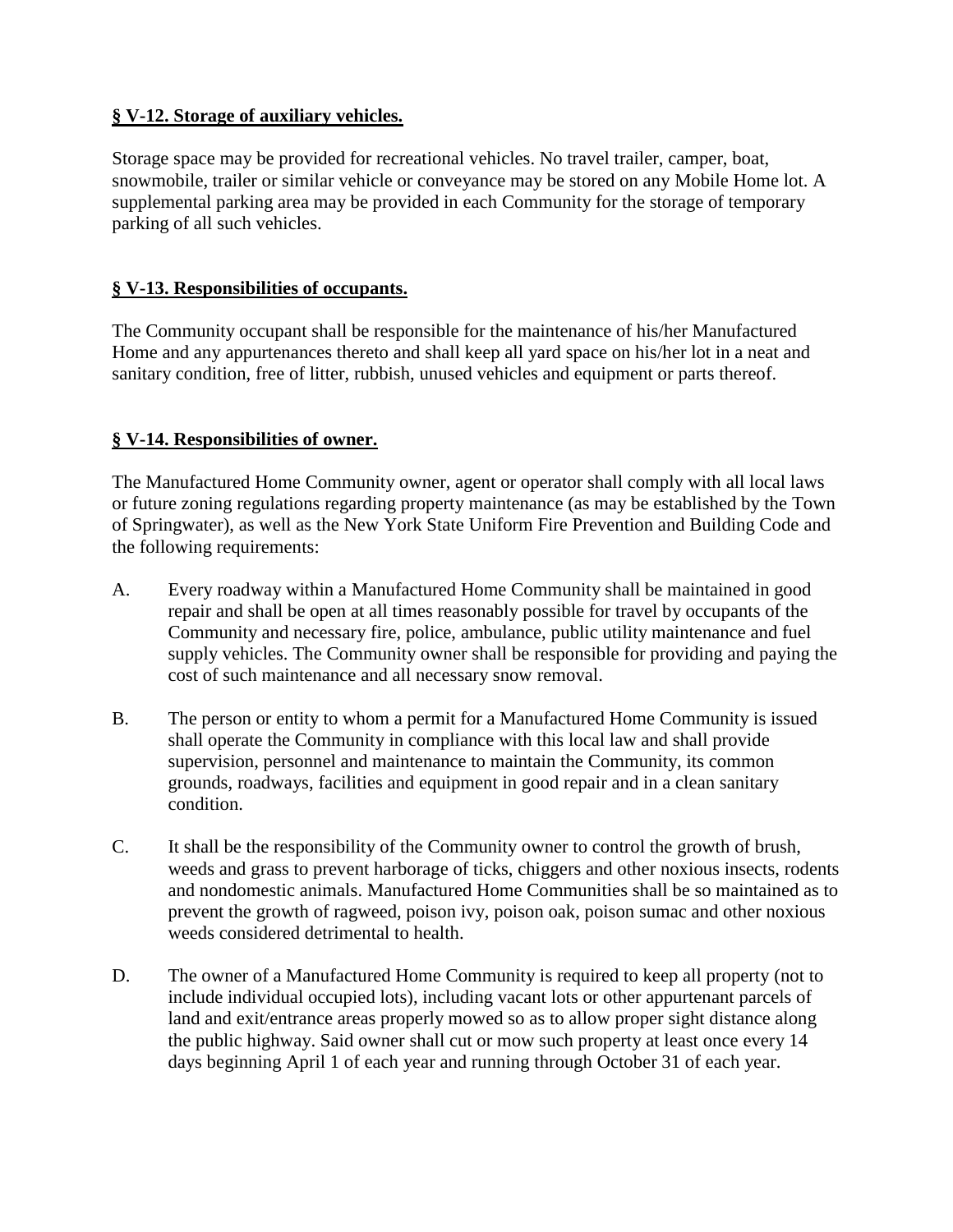- E. The tenant or occupant of an individual Manufactured Home lot within a Manufactured Home Community is required to keep its lot properly mowed which shall be defined as being cut or mowed at least once every 14 days beginning April 1 of each year and running through October 31 of each year.
- F. The Community owner, agent or operator shall notify Community occupants of all applicable provisions of this local law and inform them of their responsibilities and any regulations issued thereunder.
- G. The Community owner, agent or operator shall supervise the placement of each Manufactured Home on its Manufactured Home Stand in compliance with this local law to ensure its stability, the installation of all tie downs and the installation of all utility connections.
- H. The Community owner, agent or operator shall supervise the installation and placement of each enclosure or addition permitted pursuant to these regulations. The written consent of the Community owner and or operator shall require said owner or operator to comply with § V-11. Enclosures or additions, as set forth above.
- I. The Community owner, agent or operator shall promptly notify the Town of changes of ownership or management of the Manufactured Home Community.

## **§ V-15. Additional requirements of Manufactured Home Community owners and/or tenants.**

- A. Uninhabited or uninhabitable Manufactured Homes or Manufactured Home Stands shall be the responsibility of the Manufactured Home Community owner, owner's designated agent and/or manager to remove, bring into compliance or maintain in accordance with applicable federal, state and local standards, laws or codes.
- B. Inspection and notification. Manufactured Homes found by the Code Enforcement Officer upon inspection, complaint or review to be uninhabited or uninhabitable and not in compliance with applicable statutes shall, within 90 days of notification, be made compliant. Notice of violation or violations shall be in writing and shall be made upon the Community owner, owner's designated agent and/or manager by personal service, or certified mail. The owner may be required to file a compliance plan with Code Enforcement Officer stating repairs to be made, contractors making repairs, schedule for compliance or removal of said Manufactured Home. Permits and inspections certificates shall be provided to the Town of Springwater. No certificate of occupancy shall be issued without Code Enforcement Officer inspection for compliance, certification of compliance and receipt of permits and inspection certificates.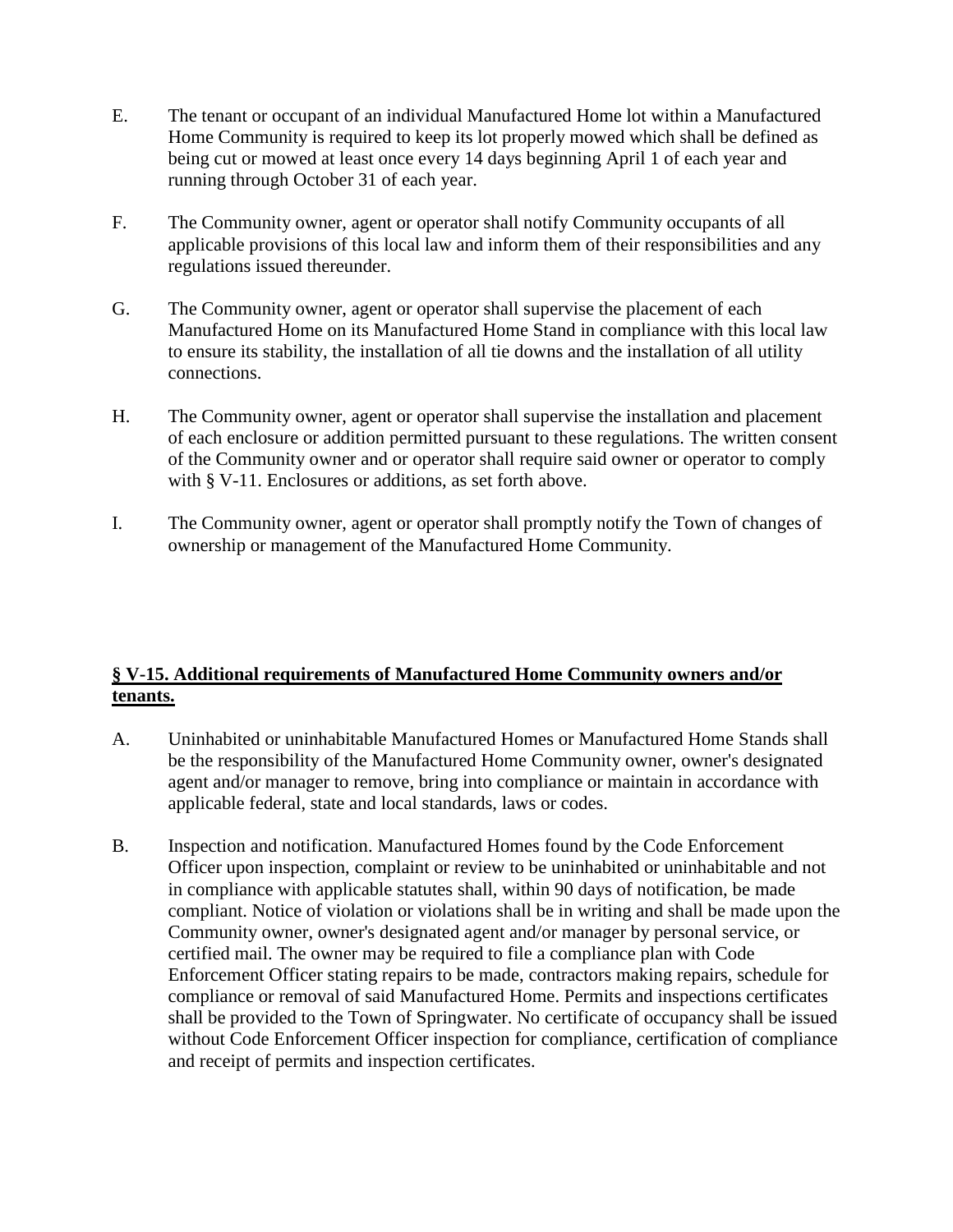## **§ V-16. Inspection and enforcement; right of entry.**

- A. This article shall be enforced as set forth in Article X, Enforcement, of this local law, and by the New York State Department of Health.
- B. Code Enforcement Officers and their inspectors shall be authorized and have the right in the performance of their duties to enter any Manufactured Home Community and make such inspections as are necessary to determine satisfactory compliance with this local law and the regulations set forth herein. Such entrance and inspection shall be accomplished at reasonable times, after prior notice to the Community owner, owner's designated agent and/or manager and, in emergencies, whenever necessary to protect the public interest. Owners, agents or managers of a Manufactured Home Community shall be responsible for providing access to all parts of the premises within their control to Code Enforcement Officers or to their inspectors, acting in accordance with the provisions of this local law and other applicable laws, requirements and codes.

# **§ V-17. Register of occupants.**

The owner of every Manufactured Home Community shall keep a record of the occupants and a site map of Manufactured Homes located within the Community. The copy of such register shall be made available to the Code Enforcement Officer upon request. Such register shall contain the following:

- A. The name and address of each occupant.
- B. The make, model, year and serial number of each Manufactured Home and the Manufactured Home space within the Community on which the same is located.
- C. The dates of arrival and departure of each Manufactured Home.

## **§ V-18. Roadway names; lot numbers.**

- A. Each interior roadway shall be named and noted upon signs at each interior roadway intersection in conformance with the administration of the enhanced 911 system.
- B. Each Manufactured Home lot shall be assigned a permanent number which shall be noted on the Manufactured Home lot in a location clearly visible from the roadway.

## **§ V-19. Sale of lots.**

Any sale of a Manufactured Home lot or portion of a Manufactured Home Community, other than the sale of the entire Manufactured Home Community as shown on the plan of such Community approved by the Town, shall thereupon immediately invalidate the permit for such Community approved by the Town Board. Any use of any of the premises within the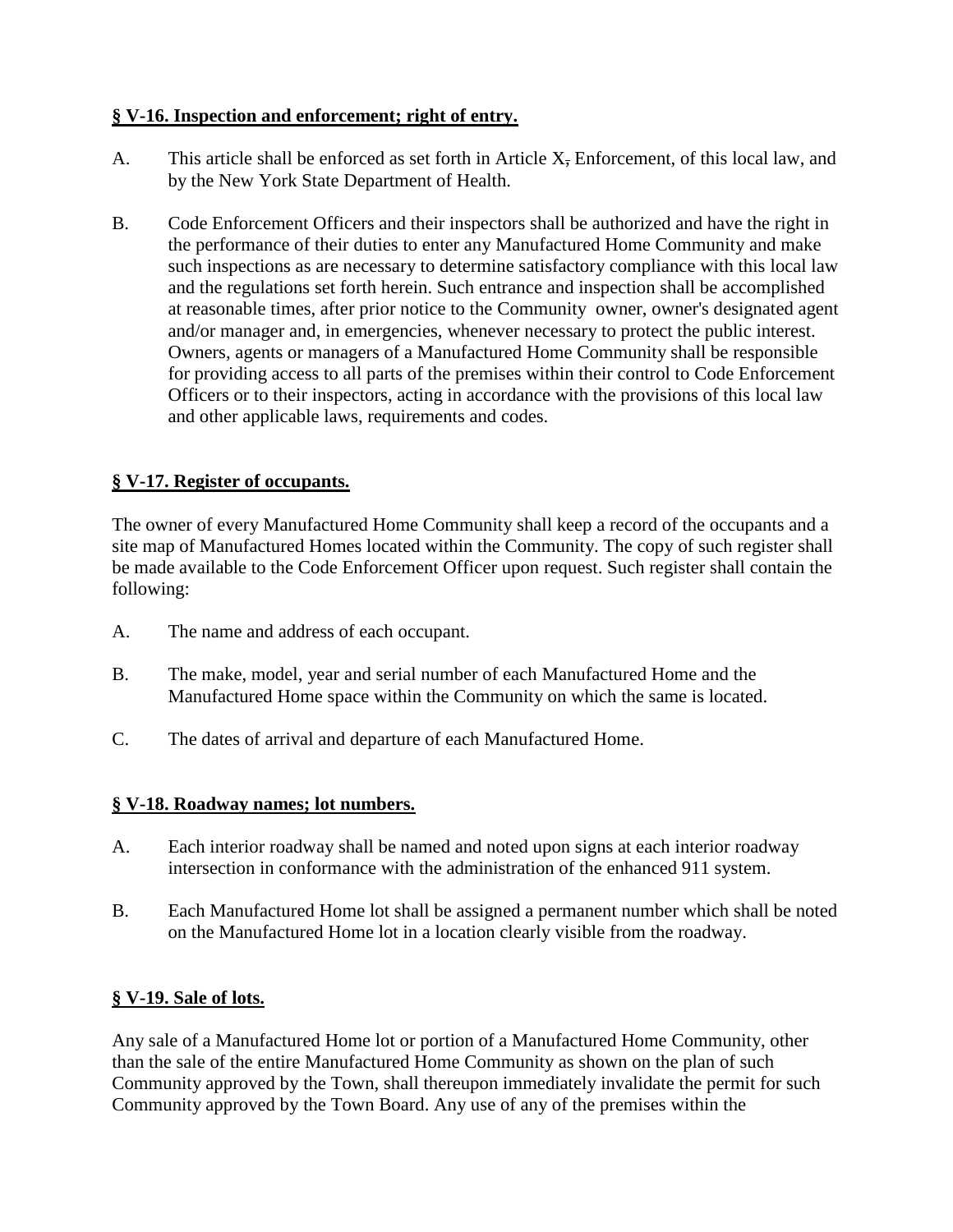Manufactured Home Community for purposes other than those permitted by these regulations and those approved by the Planning Board shall immediately invalidate the permit of such Community as approved by the Planning Board.

# **§ V-20. Fee reimbursement.**

The owner of a Manufactured Home Community shall be required to reimburse the Town of Springwater for all reasonable administrative costs, expenses and disbursements incurred by the Town of Springwater in the review and processing of any municipal applications or request for approval sought by such owner, its agent or Community manager, regardless of whether approval has been granted.

# **Article VI. Preexisting Manufactured Home Parks and Mobile Home Parks**

# **§VI-1. Purpose.**

This article is adopted in order to promote the health, safety and general welfare of the Community and to protect and preserve the property of the Town of Springwater by regulating the expansion of pre-existing Manufactured Home Parks and preexisting Mobile Home Parks. This article shall not apply to a preexisting Mobile Home or Manufactured Home Park that is not undergoing expansion.

## **§ VI-2. Conformance required.**

No pre-existing Manufactured Home Park or Mobile Home Park shall be expanded excepting if it conforms to the following standards.

## **§ VI-3. Construction permit.**

All applications for expansion of a pre-existing Manufactured Home Park or Mobile Home Park shall be submitted to the Planning Board for site plan approval and shall demonstrate the following conditions can be met:

## **§ VI-4. Lot and setback requirements.**

Each pre-existing Manufactured Home or Mobile Home lot shall be at least 7,200 square feet in area with a minimum width of 60 feet for a single-wide and 8,400 square feet with a minimum width of 70 feet for a double-wide and be configured such that each pre-existing Manufactured Home or Mobile Home is placed so as to meet the following setback requirements:

A. Front yard setback. There shall be 25 feet from any interior roadway of the Park to the front outside wall of the Manufactures Home or Mobile Home.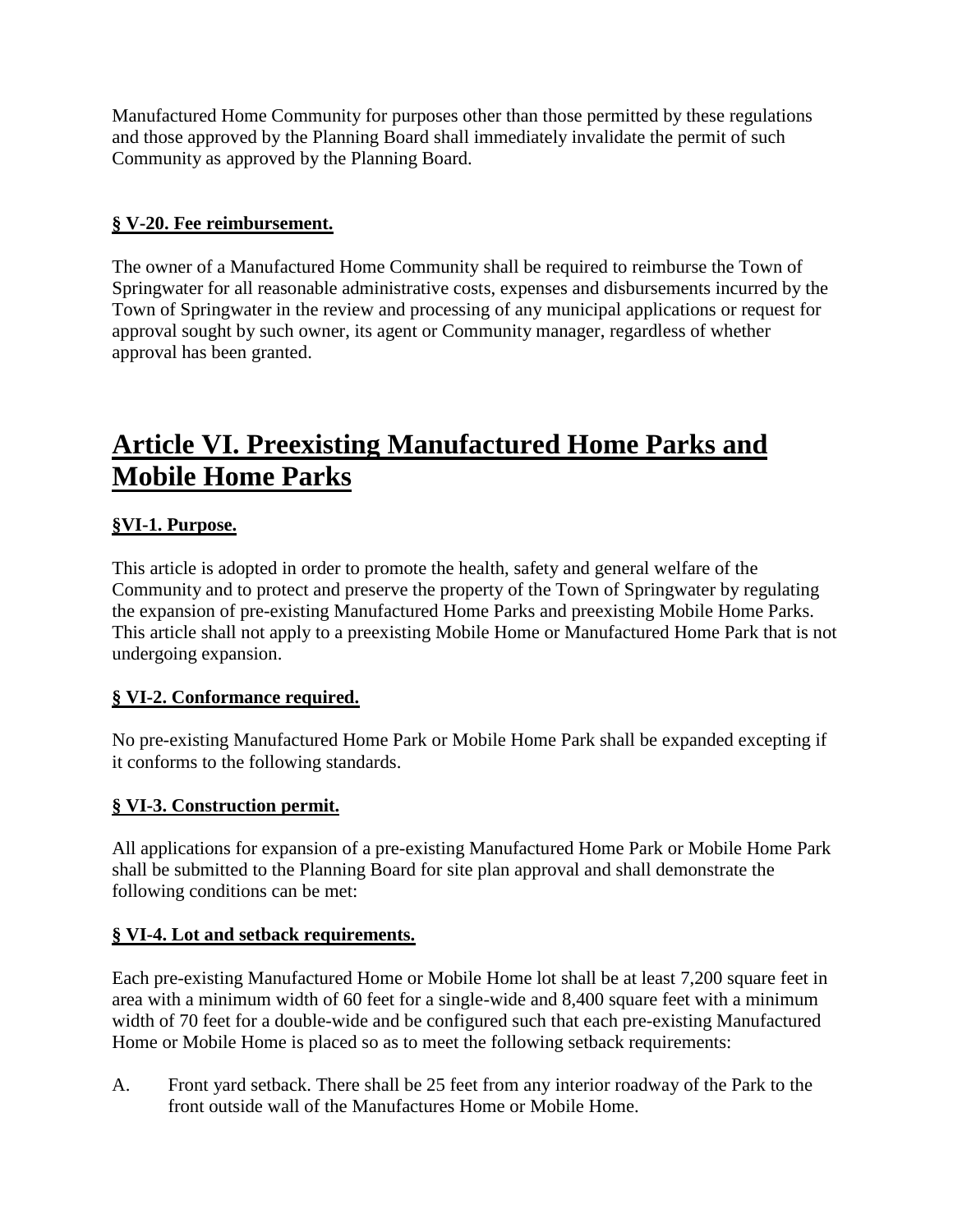- B. Side yard setback. The combined distance of side yard setbacks shall be not less than 20 feet, but in no instance shall there be less than 20 feet between any two Manufactured Homes or Mobile Homes.
- D. Rear yard setback. There shall be a setback of 15 feet from the rear lot line to any structure on the lot.
- E. The minimum size of any new individual Manufactured Home or Mobile Home to be added (not pre-existing) shall be not less than 1,000 square feet.
- F. The minimum size of any used individual Manufactured Home or Mobile Home to be added (not pre-existing) shall be not less than 900 square feet and the age and condition of any used Manufactured Home or Mobile Home must meet the following conditions:
	- 1. Unit shall be no greater than ten (10) years old;
	- 2. Unit shall not have been damaged by flood or fire;
	- 3. Any approved unit shall be installed per the NYS Manufactured Home regulations by a certified installer and is to be warrantied under the same.
	- 4. Any approved unit shall be inspected for NYS Code compliance by the Town Code Enforcement Officer prior to occupancy.
- G. Accessory buildings on individual lots. One accessory building not to exceed 120 square feet and 10 feet in height is permitted.
- H. Accessory building setback. Setback of accessory buildings shall be 15 feet from any other structure on the lot.
- I. Entrance platform, skirts and parking areas shall be as set forth in Article V. Requirements above.

#### **§ VI-5. Additional Standards for Expansion of Pre-Existing Mobile Home Parks and Pre-Existing Manufactured Home Parks.**

A. Any expansion of a pre-existing Mobile Home Park or pre-existing Manufactured Home Park shall only be approved by the Planning Board if the applicant demonstrates the following:

(1) **Site**. For all new or expanded area within the Park there must be a buffer zone 100 feet wide between the expanded area of the Park and adjacent to the public highway right-of-way and said buffer shall be planted and perpetually maintained with trees no less than five feet in height. The Planning Board may additionally require a berm to effectuate such buffer.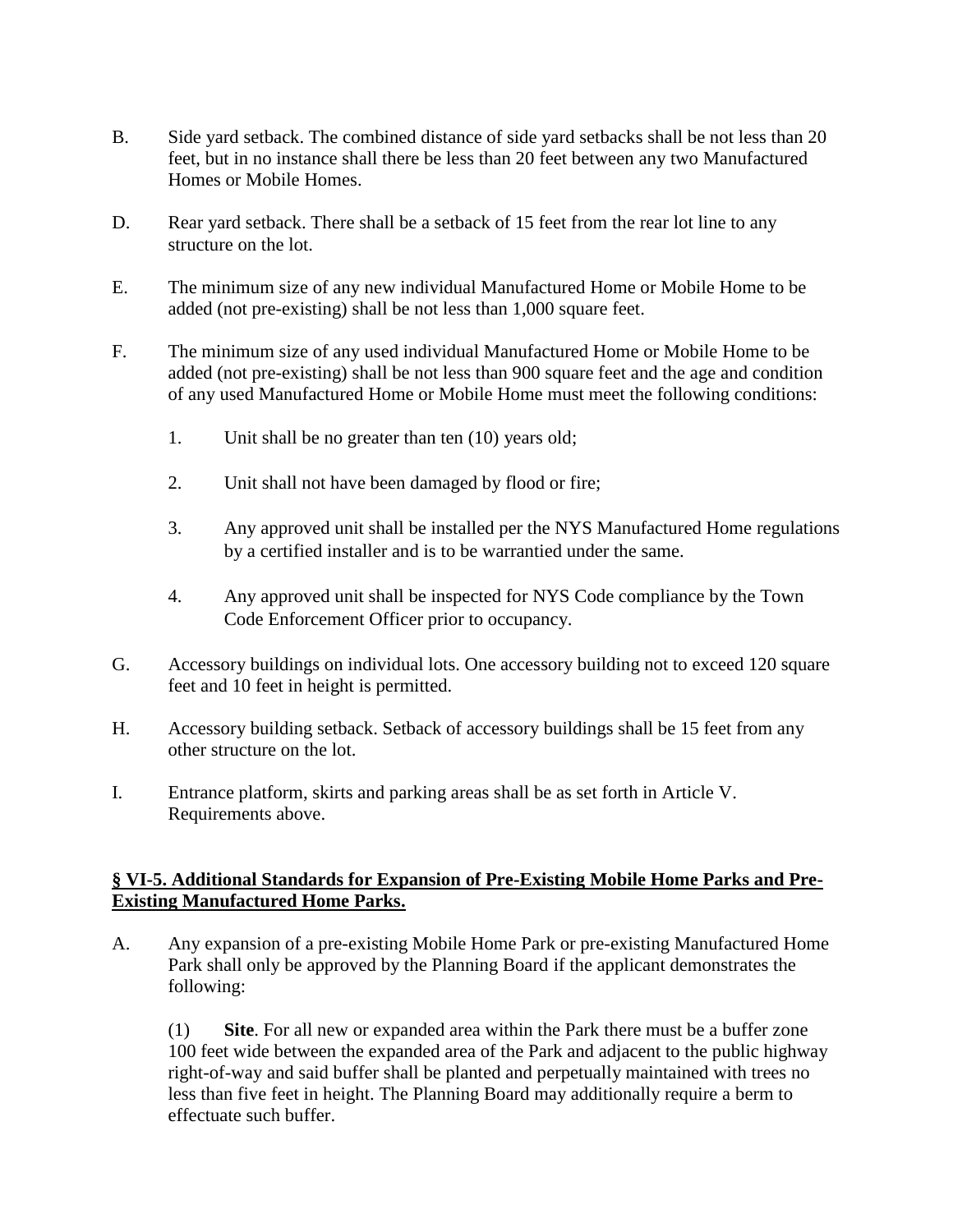(2) **Streets**. All roadways within any expanded area of a pre-existing Manufactured Home Park or Mobile Home Park shall have a right-of-way of not less than 50 feet with a maintained paved width of not less than 32 feet and shall be in accordance with specifications effective for similar development in the balance of the Town if such specifications are drawn, or in the absence of Town specifications, as per specifications approved by the Town Superintendent of Highways. All streets shall be kept free of obstructions to provide clear access for fire, police or other emergency access.

(3) **Utility improvements**. All utilities within any expanded area of a pre-existing Manufactured Home Park or Mobile Home Park shall be underground. Public sanitary sewage disposal facilities and potable water shall be in accordance with and as approved by the New York State Department of Health and the New York State Uniform Fire Prevention and Building Code.

(4) **Site improvements**. The Planning Board may require other improvements in the interest of the public health, safety and general welfare including but not limited to buffering, garbage and trash collection and disposal facilities, adequate Park lighting and other improvements as set forth in Articles [I,](http://www.ecode360.com/print/11043503#11043503) [II,](http://www.ecode360.com/print/11043522#11043522) [III,](http://www.ecode360.com/print/11043552#11043552) IV and V of this local law and of Local law [3 of 2011,](http://www.ecode360.com/print/11044321#11044321) Subdivision of Land.

(5) **Storage of auxiliary vehicles.** No travel trailer, camper, boat, snowmobile or similar auxiliary vehicle or trailer shall be stored on any permitted expansion area of a pre-existing Manufactured Home Park or Mobile Home Park Mobile Home, excepting in a supplemental parking area that may be provided within the Park and designated for such purpose.

# **§ VI-6. Fees.**

- A. Prior to the issuance of a permit for an expansion to a pre-existing Manufactured Home Park of Mobile Home Park or the renewal of any permit for such pre-existing Park, the owner of the Park shall pay to the Town Clerk such fees as may from time to time be adopted by the Town Board.
- B. An inspection/certificate of occupancy fee to be determined by the Town Board shall be paid by the Mobile Home Park owner.

# **§ VI-7. Permit for existing Manufactured Home Parks or Mobile Home Parks.**

- A. The owner of any pre-existing Manufactured Home Park or Mobile Home Park existing prior to the adoption of this local law shall apply for a permit within one year from the date of adoption of this local law, and such permit shall be subject to renewal every year thereafter.
- B. Any permit issued pursuant to this section shall be valid for a period of one year. Upon application by the owner and payment of the required fees, the Code Enforcement Officer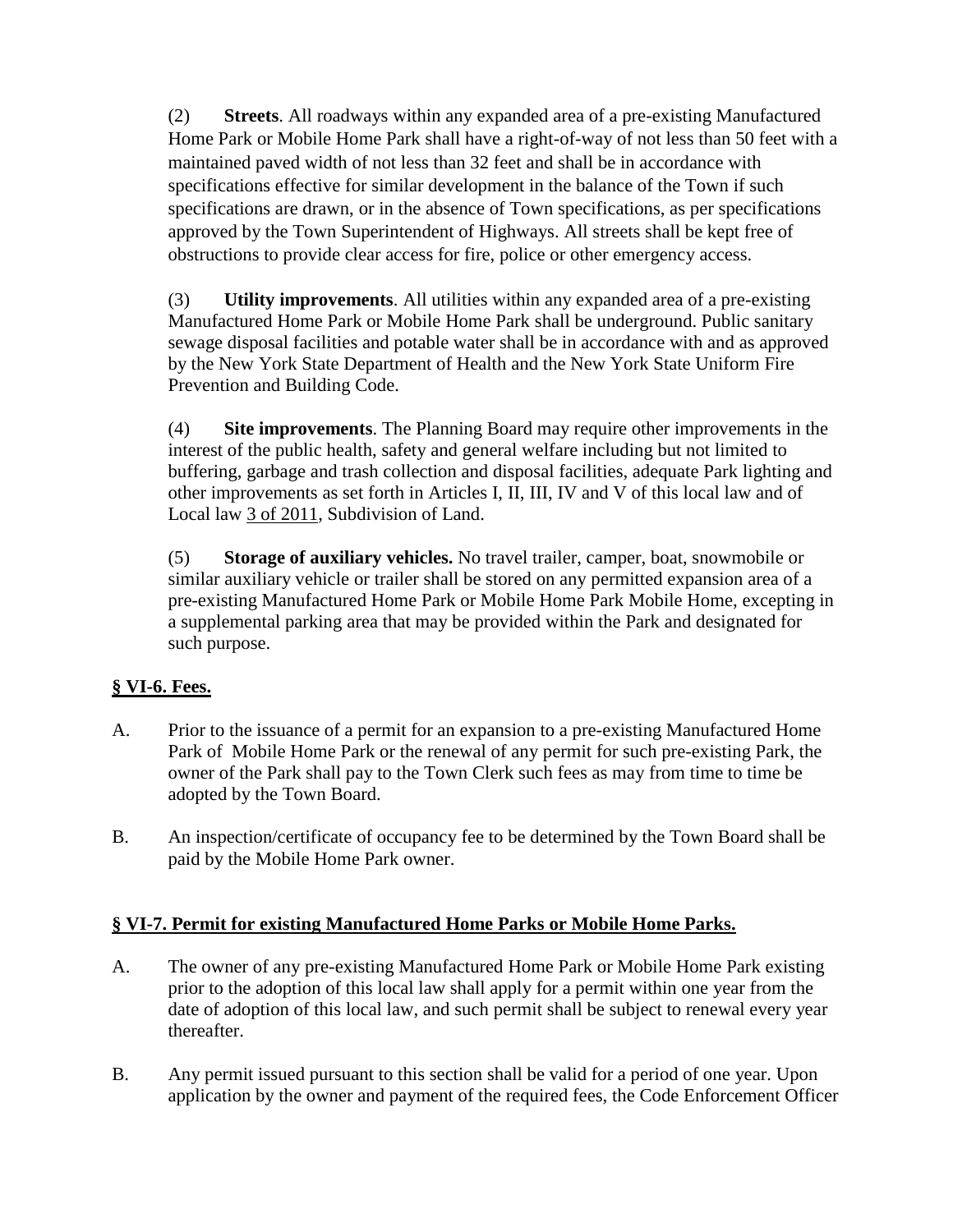shall issue a renewal permit for an additional one-year period so long as the subject Park is in compliance with these regulations.

# **§ VI- 8. Replacement Mobile Homes.**

- A. Pre-existing replacement. Any replacement Manufactured Home or Mobile Home shall be of at least the same square footage as the pre-existing unit being replaced.
- B. Each unit must have a seal of approval of the Department of Housing and Urban Development and a legible data plate affixed in the unit bearing information as to the structural, wind and insulation zone it is designed for.
- C Units over 10 years old at the time of application cannot be used to replace pre-existing units.
- D. Any unit without a seal of the Department of Housing and Urban Development or data plate or with visible alterations shall not be permitted.
- E. No later than 10 days from the installation of a replacement Manufactured Home or Mobile Home, the old or previously existing Manufactured Home or Mobile Home must be removed from the property. A permanent certificate of occupancy shall not be issued until such time that the replaced Manufactured Home of Mobile Home unit .

## **§ VI- 9. Inspection of Pre-Existing Manufactures Homes and Pre-Existing Mobile Homes.**

- A. The inspection of pre-existing, Park owned units more than 10 years old shall be conducted by the Building Inspector or his agent or the Fire Chief of the fire district, or his agent. Any unit found to be non-code compliant shall either be removed or brought up to current New York State Uniform Fire Prevention and Building Code and the National Electrical Code NFPA 70 standards.
- B. The fee for inspection of a Manufactures Home or Mobile Home shall be listed in the Town fee schedule.

# **Article VII. Manufactured Homes Outside of a Park**

# **§ VII- 1. Purpose.**

The purpose of this article is to establish reasonable standards with which purchasers of Manufactured Homes must comply in order to make such Homes as compatible as possible with other standard housing in any given neighborhood.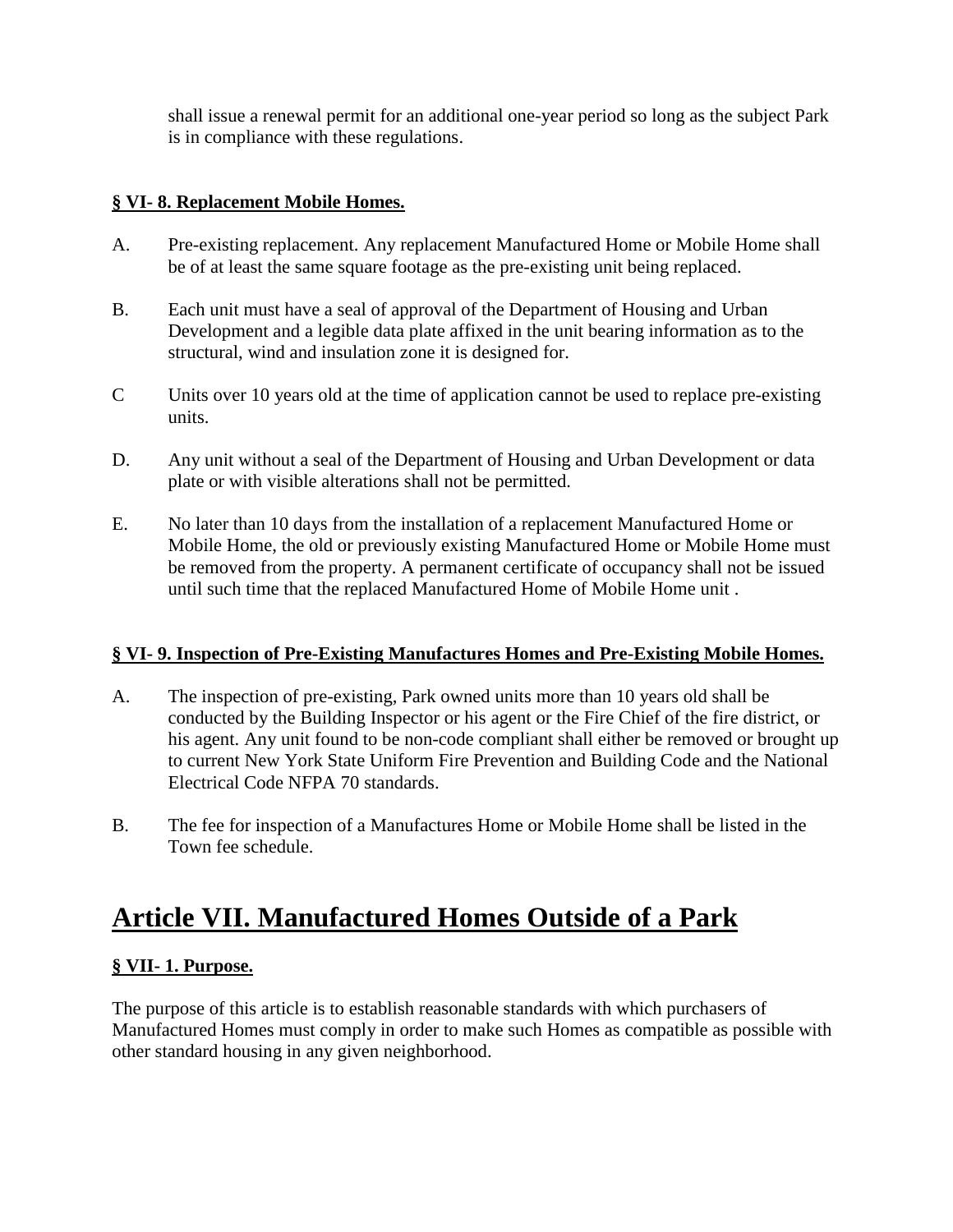# **§ VII- 2. Location restriction.**

Any Manufactured Home located outside of a Manufactured Home Community, Manufactured Home Park or Mobile Home Park shall meet all of the applicable requirements of any local laws for the Town of Springwater regulating lot size and/or land usage, New York State Uniform Fire Prevention and Building Code, National Electrical Code NFPA 70 and any Local, County or State Health Department regulations. The only exception shall be those Manufactured Home units used as migrant housing or other farm labor housing on farm operations (as defined in the New York State Agriculture and Markets Law) within the Town of Springwater.

# **§ VII- 3. Application for building permit.**

All person desiring to purchase and install a Manufactured Home shall accompany their application for a building permit with the following:

- A. A plot plan of the lot upon which it is proposed to install said Manufactured Home which shall show the location of the Manufactured Home, driveways, sidewalks, wells, septic systems improvements and the manner in which the lot is to be landscaped.
	- 1. Where public sewerage is available, connection thereto shall be required.
	- 2. Where a public water supply is available, connection thereto shall be required. If a public water supply is not available, a private water supply system shall be constructed and maintained to the standards required by the New York State Department of Health. Such private system shall be constructed so that it may be connected with a public water supply if a public water supply shall become available.
- B. A manufacturer's brochure showing the floor plan and specifications regarding plumbing and wiring.
- C. A manufacturer's installation manual showing the proper setup and installation of the specific model to be installed.
- D. Foundation. Details of the manner in which the foundation upon which the Manufactured Home will be installed is to be constructed.

# **§ VII- 4. Requirements.**

- A. No factory Manufactured Home will be authorized unless it has a minimum floor area which conforms to the provisions of this local law of not less than 1,000 square feet.
- B. No factory Manufactured Home will be authorized unless permanently installed to the Manufacturer's Installation requirements and the NYS Codes.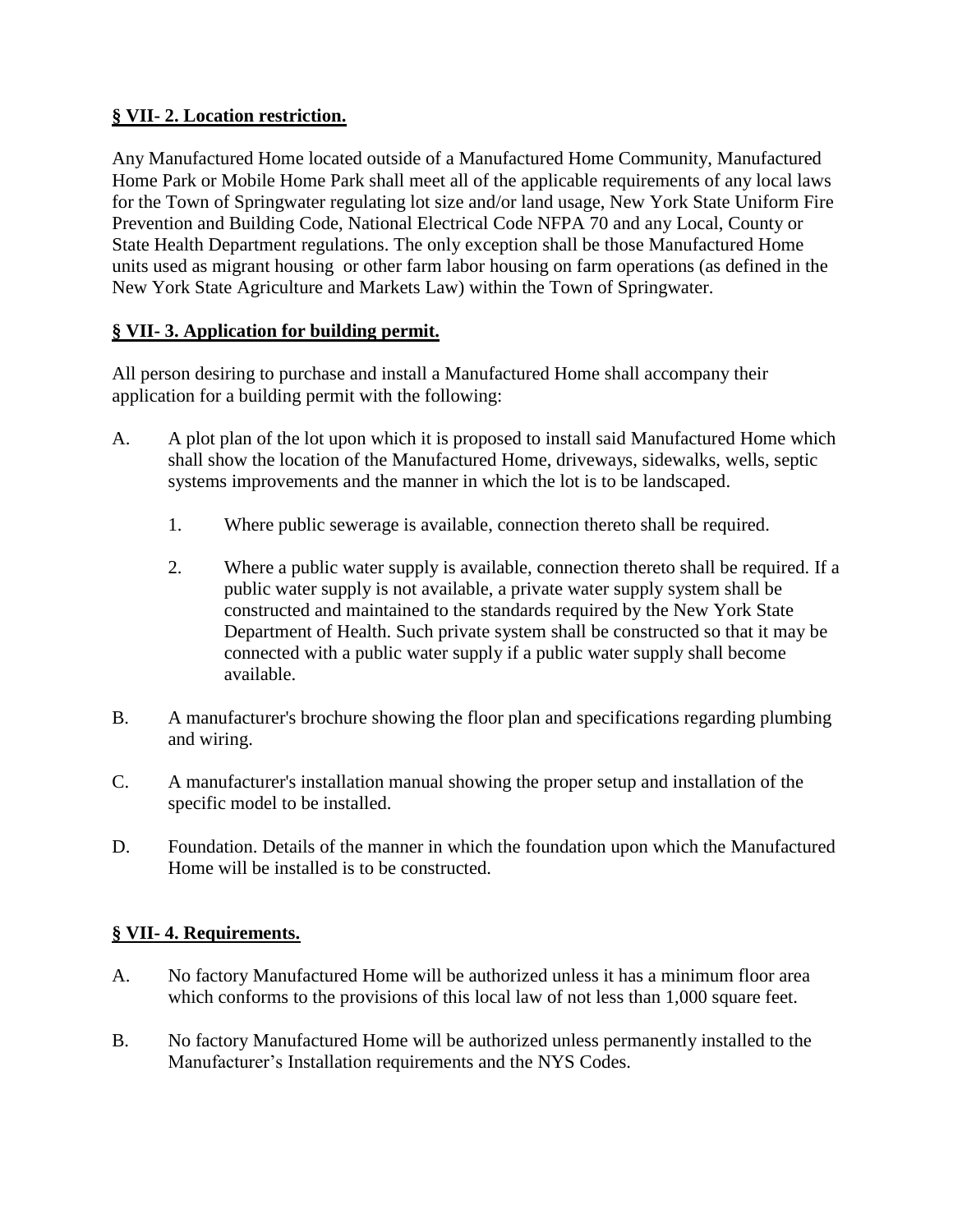# **§ VII- 5. Landscaping.**

Landscaping, pursuant to the plot plan shown accompanying the application for a building permit shall be commenced within six weeks of occupancy

# **§ VII- 6. Permanency.**

No Manufactured Home shall be installed without the intent of permanency that is present with a stick-built home. Any chassis, wheels or framework used in transporting any Manufactured Home to any building lot shall be removed.

# **§ VII- 7. Relocation requirements.**

No Manufactured Home shall be relocated on a lot or on a parcel of land which is not in conformance with the requirements of any Town of Springwater Local Law or other regulation pertaining to lot size or land use.

# **Article VIII. Licenses and Permits**

# **§ VIII- 1. Storage of Manufactured Homes and Mobile Homes.**

A. No person being the owner or occupant of any land or premises within the Town shall use or permit the use of such premises for the parking, storage or other location of a Manufactured Home or Mobile Home unless such Manufactured Home or Mobile home shall conform to all of the requirements of this Local Law. However, nothing in this Local Law shall prevent a gratuitous guest from parking a Manufactured Home or Mobile Home upon any land or premises owned by the host of such gratuitous guest for a period of not to exceed 30 days in any one calendar year, provided that such Mobile Home is registered from an address outside of the Town of Springwater, sanitary conditions are maintained and no direct or indirect charge is paid.

# **§ VIII- 2. License for Manufactured Home Community, Manufactured Home Park and Mobile Home Park.**

No person being the owner or occupant of any land or premises within the Town shall use or permit the use of said land or premises as a Manufactured Home Community, Manufactured Home Park or Mobile Home Park without first obtaining a license therefor as hereinafter provided.

## **§ VIII - 3. Issuance of license for Manufactured Home Community, Manufactured Home Park and Mobile Home Park.**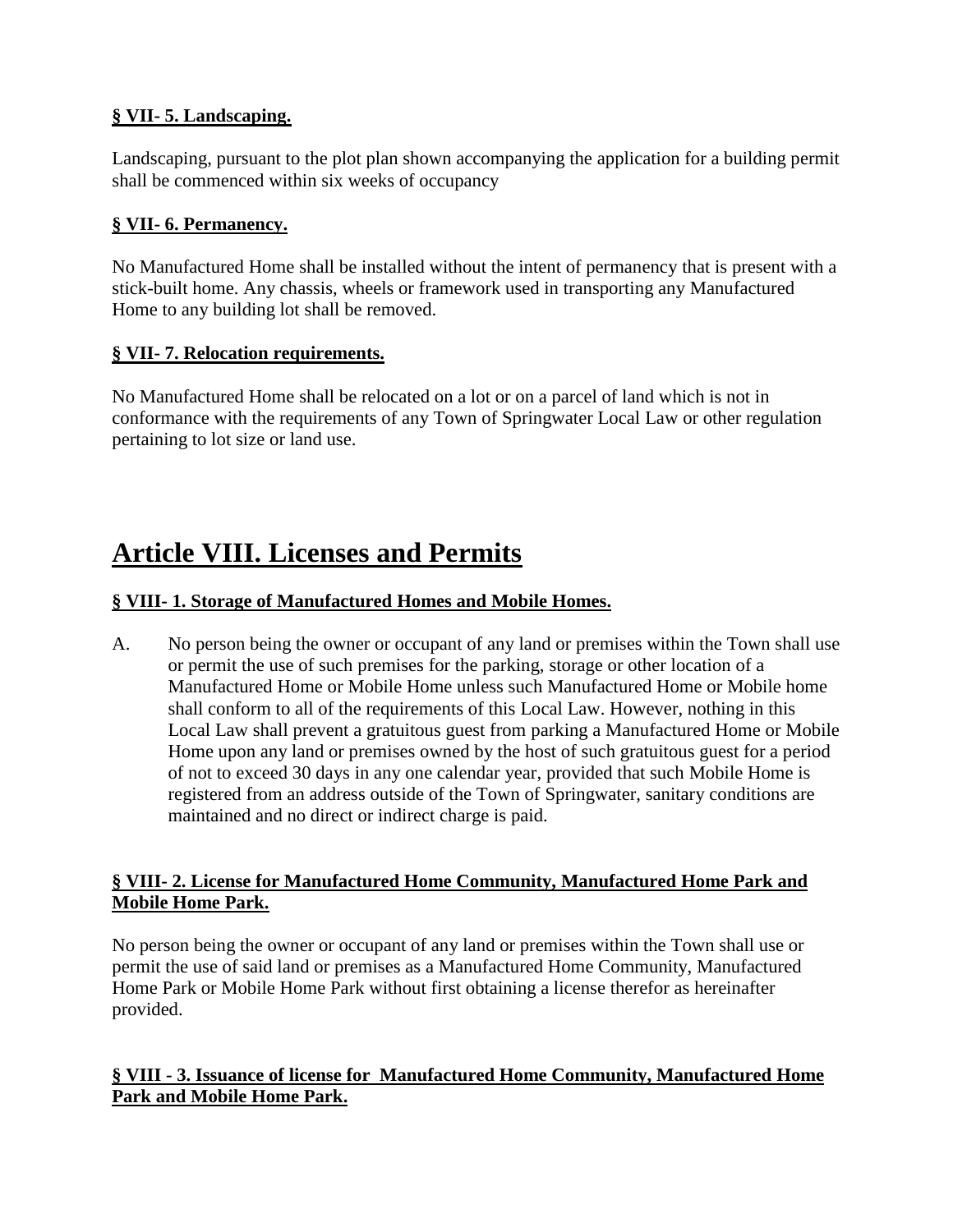The Town Clerk, upon written application and upon the receipt of the license fee therefor, may after all conditions as set forth herein have been complied with and with the written approval of the County Health Office and the Code Enforcement Officer, issue a license, to become effective from the date thereof and to continue in force for the term specified therein but in no event longer than through the 31st day of December next succeeding, for the use of premises therein specified as a Manufactured Home Community, Manufactured Home Park or Mobile Home Park. Such license shall not be transferable or assignable.

# **§ VIII- 4. License procedures for Manufactured Home Community, Manufactured Home Park and Mobile Home Park.**

- A. Application for license.
	- (1) Application for license for each Manufactured Home Community, Manufactured Home Park or Mobile Home Park shall be in writing, signed and attested to by the applicant, who shall be the owner, agent or authorized officer of the firm or corporation entitled to occupation of the premises, stating:
		- (a) Full name and address of each partner, if the applicant is a partnership; the name and address of each officer and director, if the applicant is a corporation.
		- (b) Full name and address of the owner of the premises, and if under lease or other nonowner use, the name and address of the occupant and the terms and periods of occupation.
		- (c) A complete description of the premises upon which the proposed Manufactured Home Community, Manufactured Home Park and Mobile Home Park is to be located.
		- (d) The number of Manufactured Home or Mobile Home lots to be provided by the proposed Manufactured Home Community, Manufactured Home Park and Mobile Home Park.
		- (e) A complete plan to scale showing the layout of the Manufactured Home Community, Manufactured Home Park and Mobile Home Park; the location, size and arrangement of each Manufactured Home or Mobile Home lot; location and number of community buildings and structures, with a detailed description of the facilities contained therein and the use for which each is intended; location of water service and garbage receptacles.
		- (f) The water facilities and sanitary disposal plant as approved by the New York State Department of Health and/or Department of Environmental Conservation, if required for such proposed development.
	- (2) Each application shall be accompanied by a fee to be determined by the Town Board from time to time and set forth on the Town's fee schedule which fee shall be retained by the Town to cover the investigation regardless of what disposition is made of the application. Such application fee shall also apply on any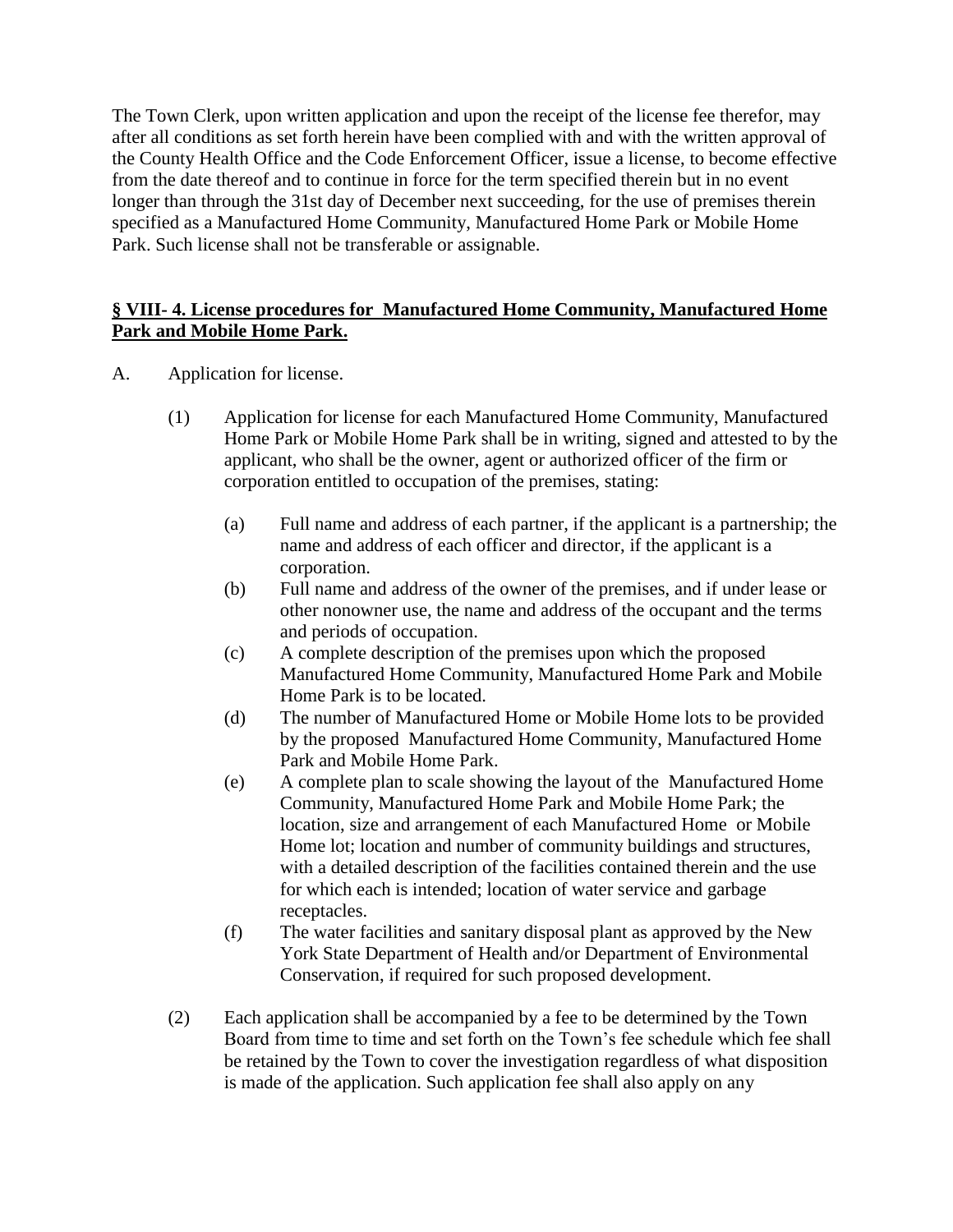application for additional Manufactured Home or Mobile Home lots to a licensed Park during the license term.

- B. Filing of application. Each application shall be filed in triplicate with the Town Clerk, who shall thereupon transmit one copy to the Town Planning Board and one copy to the Code Enforcement Officer. The Town Planning Board and the Code Enforcement Officer, after investigation, shall transmit their copy of the application to the Town Board, together with their written approval, recommendations or disapproval.
- C. Issuance of license. The Town Clerk, upon written application and upon approval of such application as may be required pursuant to this Local Law (including but not limited to Site Plan approval) and upon the receipt of the fee as hereinafter provided, shall issue a license, to become effective from the date thereof and to continue in force through the 31st day of December next succeeding, for the use of the premises therein specified as a Manufactured Home Community, Manufactured Home Park and Mobile Home Park. The said license shall be limited to the approvals heretofore made pursuant to this Local Law. Such license shall not be transferable or assignable.

# **§ VIII- 5. Renewal of license.**

- A. Application for renewal of a Manufactured Home Community, Manufactured Home Park and Mobile Home Park license must be filed with the Town Clerk on or before the first day of December next preceding the expiration of said license. The application for renewal shall be in writing, signed and attested by the applicant, and it shall contain the same information as required by § [VI-64A](http://www.ecode360.com/print/11043699#11043699) of this local law, except that such renewal application need not be accompanied by the items required by  $\S$  [VI-64A\(1\)\(c\),](http://www.ecode360.com/print/11043703#11043703) [\(d\),](http://www.ecode360.com/print/11043704#11043704) [\(e\)](http://www.ecode360.com/print/11043705#11043705) and [\(f\)](http://www.ecode360.com/print/11043706#11043706) unless the stated facts of the Manufactured Home Park or campground with which such items are concerned are altered or proposed to be changed from the stated facts existing under the then-current license.
- B. Upon the approval of said application for the renewal of license by the Town Planning Board and the Code Enforcement Officer, the Town Clerk shall issue a renewal license, to become effective upon the expiration of the current license and to continue in force for a period of one year upon payment of the license fee as provided by § VIII- 4 A. (2) of this local law. The application fee as provided in § VIII-4 A of this local law shall be required for a renewal license, and such renewal license shall not be transferred or assigned.

# **§ VIII- 7. Compliance with other provisions of law.**

All Manufactured Home Community, Manufactured Home Park and Mobile Home Park shall comply with all other local law provisions of the Town of Springwater, the State Sanitary Code and all other applicable provisions of law.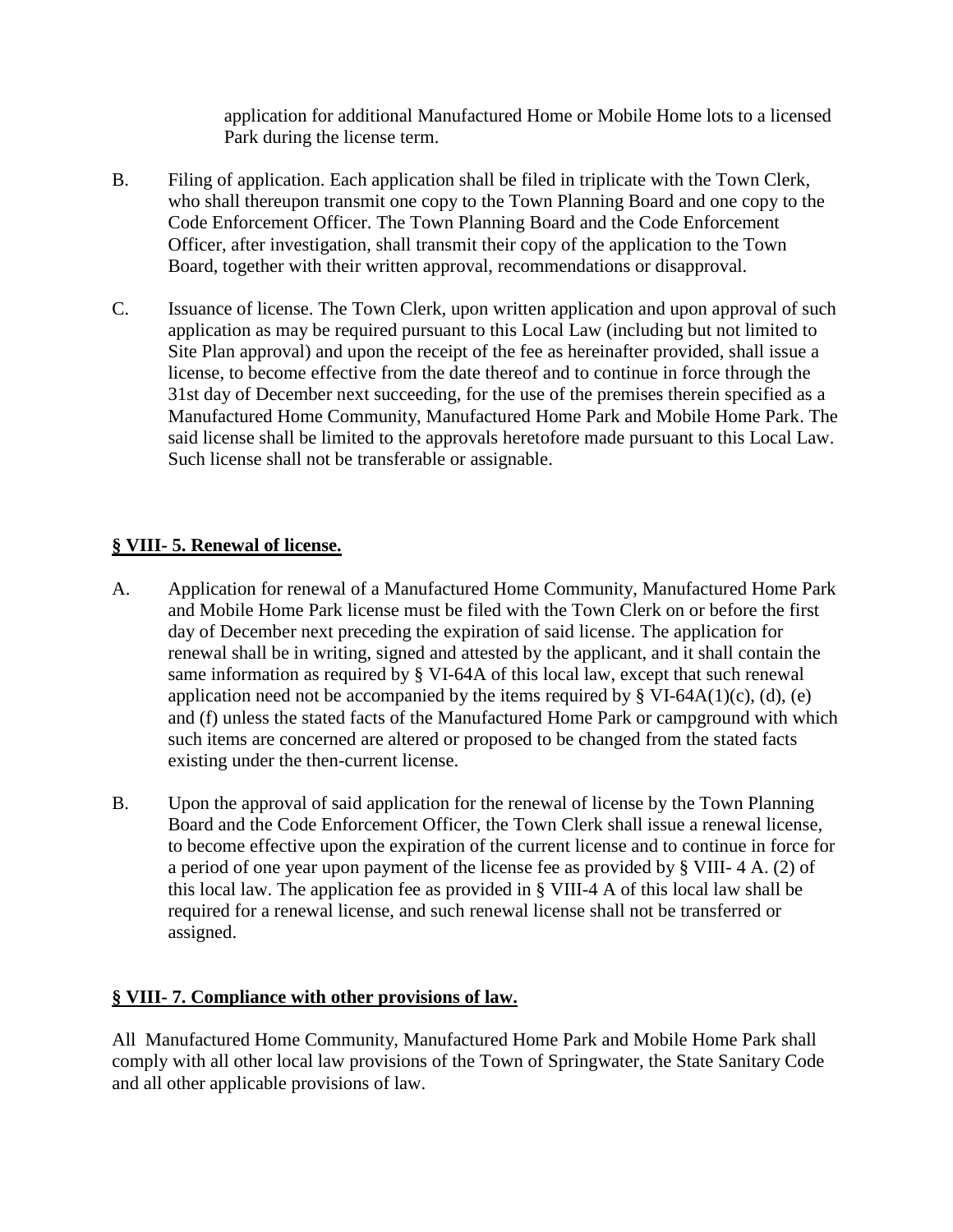# **Article IX. Priority of law.**

# **§ IX-1. Higher standard to prevail.**

- A. The provisions of this Local Law shall supersede previous local laws, ordinances, codes or regulations to the extent that such laws ordinances codes or regulations are inconsistent with the provisions of this Local Law, provided that nothing herein contained shall be construed to prevent the future adoption and enforcement of a law, ordinance or regulation which is more restrictive or establishes a higher standard than those provided in this local law and such more restrictive requirement or higher standard shall govern during the period in which it is in effect.
- B. Should any provision of this Local Law be found to be in conflict with a provision of any building, electrical, plumbing, fire safety, health, water supply or sewage disposal law or ordinance, or regulation adopted pursuant thereto, or other local law, ordinance, code or regulation, the higher standard shall prevail and such conflicting provision shall not be deemed to invalidate the remaining provisions of this Local Law.

# **Article X. Enforcement**

# **§ X- 1. Enforcement officers.**

The Code Enforcement Officer of the Town of Springwater shall enforce all the provisions of this Local Law. In addition to the specific powers and duties authorized by § V-16 above, such Code Enforcement Officer shall have the right to enter upon any Manufactured Home Community, Manufactured Home Park or Mobile Home Park at all reasonable times to ensure that the provisions of this Local Law are being followed and to ensure the health, safety and welfare of the community.

## **§ X – 2. Revocation of license.**

A. If the Code Enforcement Officer finds that any Manufactured Home Community, Manufactured Home Park or Mobile Home Park is not being maintained in a clean and sanitary condition or is not being operated or maintained in accordance with this Local Law, such facts shall thereupon be reported to the Town Board in writing. The Town Board may thereafter direct the Code Enforcement Officer to serve or cause to be served an order in writing upon the holder of the license or the person in charge of said Manufactured Home Community, Manufactured Home Park or Mobile Home Park, directing that the conditions therein specified be remedied within five (5) days. If such conditions are not cured within five (5) days, the Town Board may cause a notice to be served in writing upon the holder of said license to appear before the Town Board at a time to be specified in such notice and to show cause why such Manufactured Home Community, Manufactured Home Park or Mobile Home Park license should not be revoked. The Town Board may, after a hearing at which testimony of witnesses may be taken and the holder of the license shall be given an opportunity to be heard, revoke such